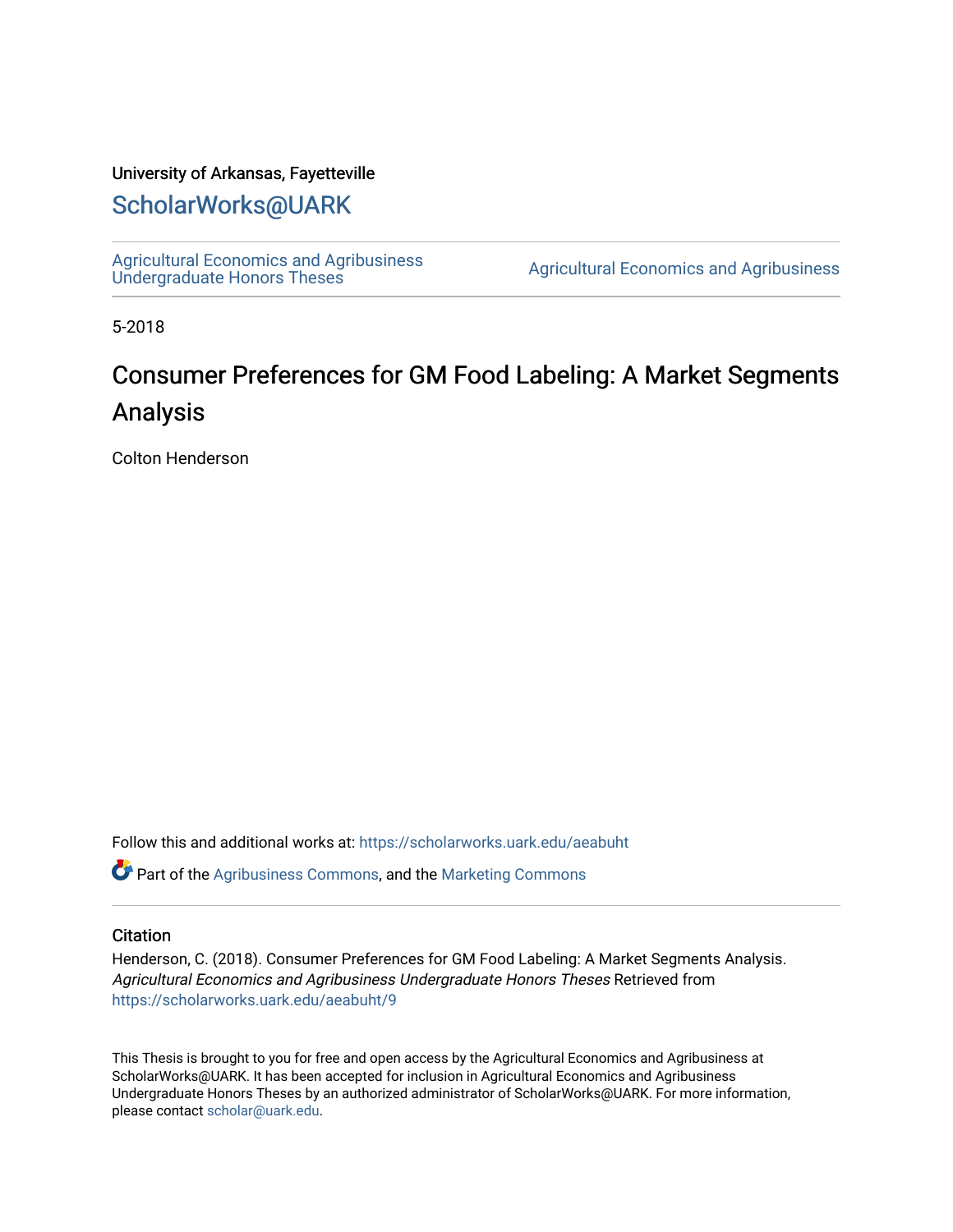## Consumer Preferences for GM Food Labeling: A Market Segments Analysis

Colton Henderson University of Arkansas

Thesis Committee

Dr. Nathan Kemper Dr. Jennie Popp Dr. Rodolfo M. Nayga, Jr.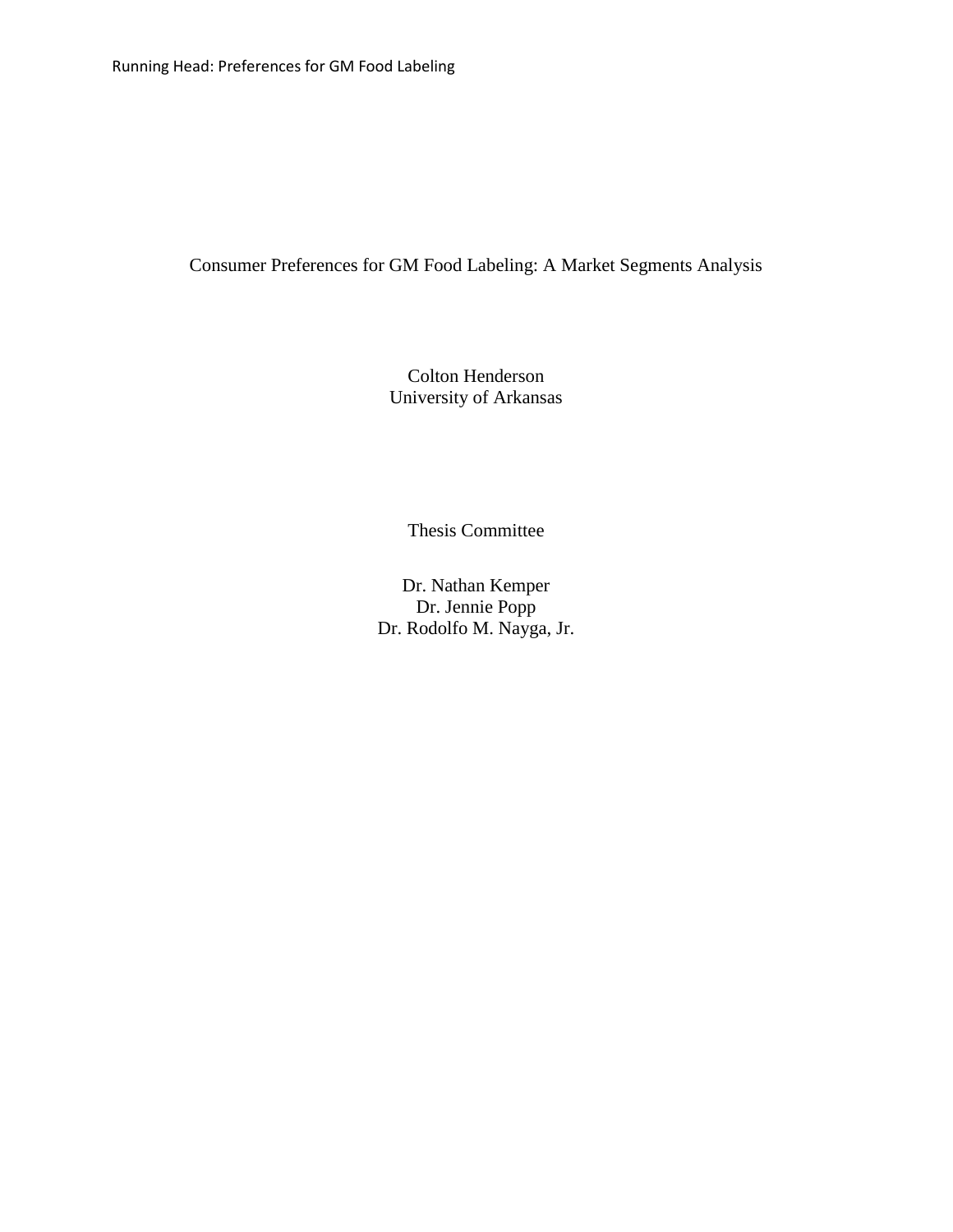# Table of Contents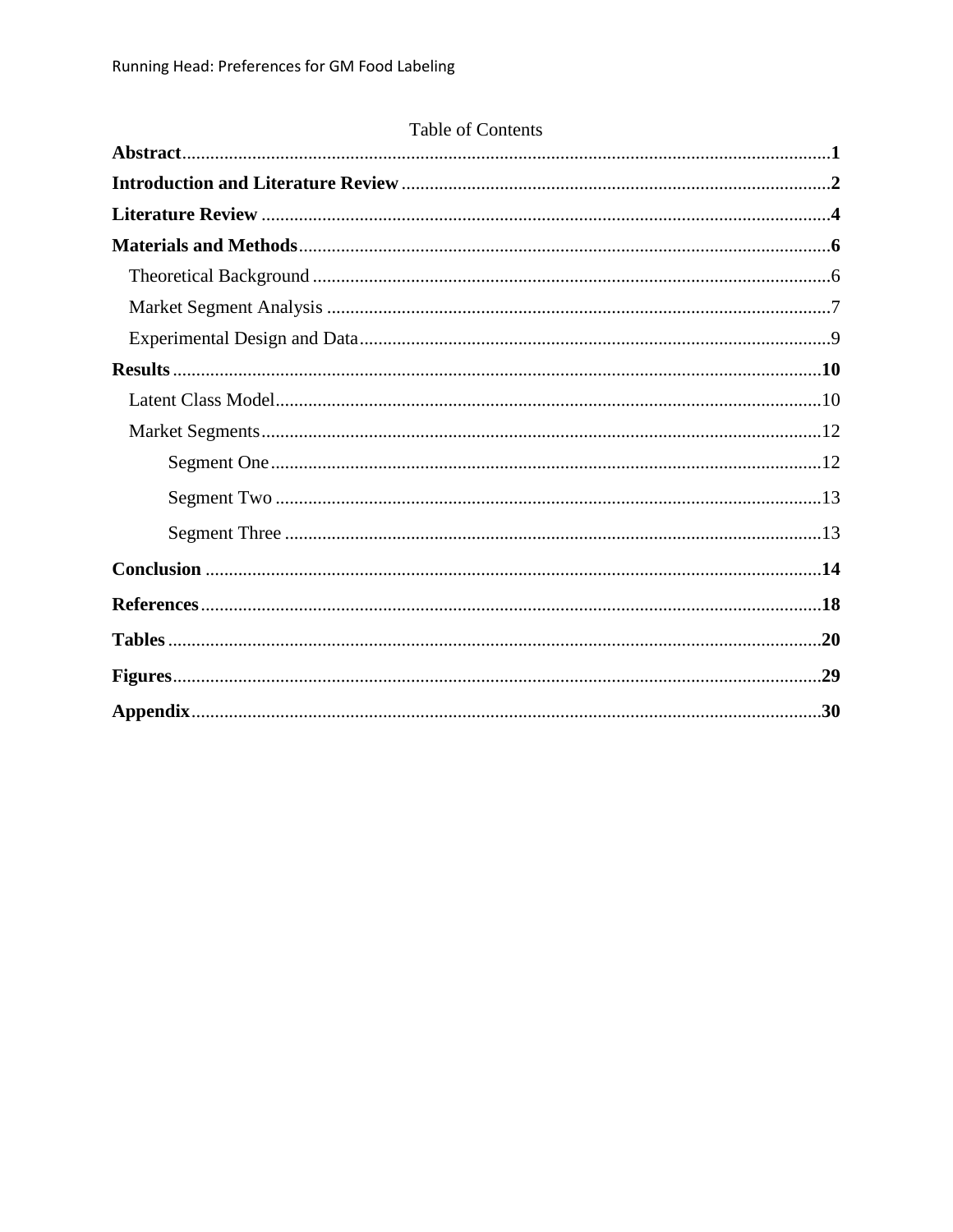#### **Abstract**

Consumer demand for labeling information regarding the genetically modified (GM) content of foods has increased in recent years. This had led to a growing number of products labeled as non-GMO in the marketplace under a voluntary GM labeling program. However, many consumers support stricter regulation in the food industry via a mandatory labeling program for GM ingredients. Although considerable research exists documenting consumers' willingness to pay to avoid GM foods, less in known about how two such labeling programs affect individual decision making in the marketplace. The goal of this project is to better understand how individuals value GM foods, examining responses to both a voluntary style label (non-GMO) and a mandatory style label (this product contains GM). Importantly, the heterogeneity of consumer preferences will be analyzed explicitly with a latent class model (LCM) in order to carry out a market segments analysis. The market segments analysis will help to identify the characteristics of individuals who are most likely to avoid GM foods and how different groups of consumers react to the two labeling approaches. The results of this study will provide valuable information to agribusiness firms and policy makers by furthering our understanding of how consumers' preferences are influenced by labeling approach and how preferences vary across different segments of consumers. Three unique market segments were found that had different preferences toward the non-GMO (voluntary) and GM (mandatory) labeling program. These results indicate that there are two unique market segments that agribusiness firms could market non-GM chicken products toward.

*Keywords:* genetically modified foods, consumer preferences, market segmentation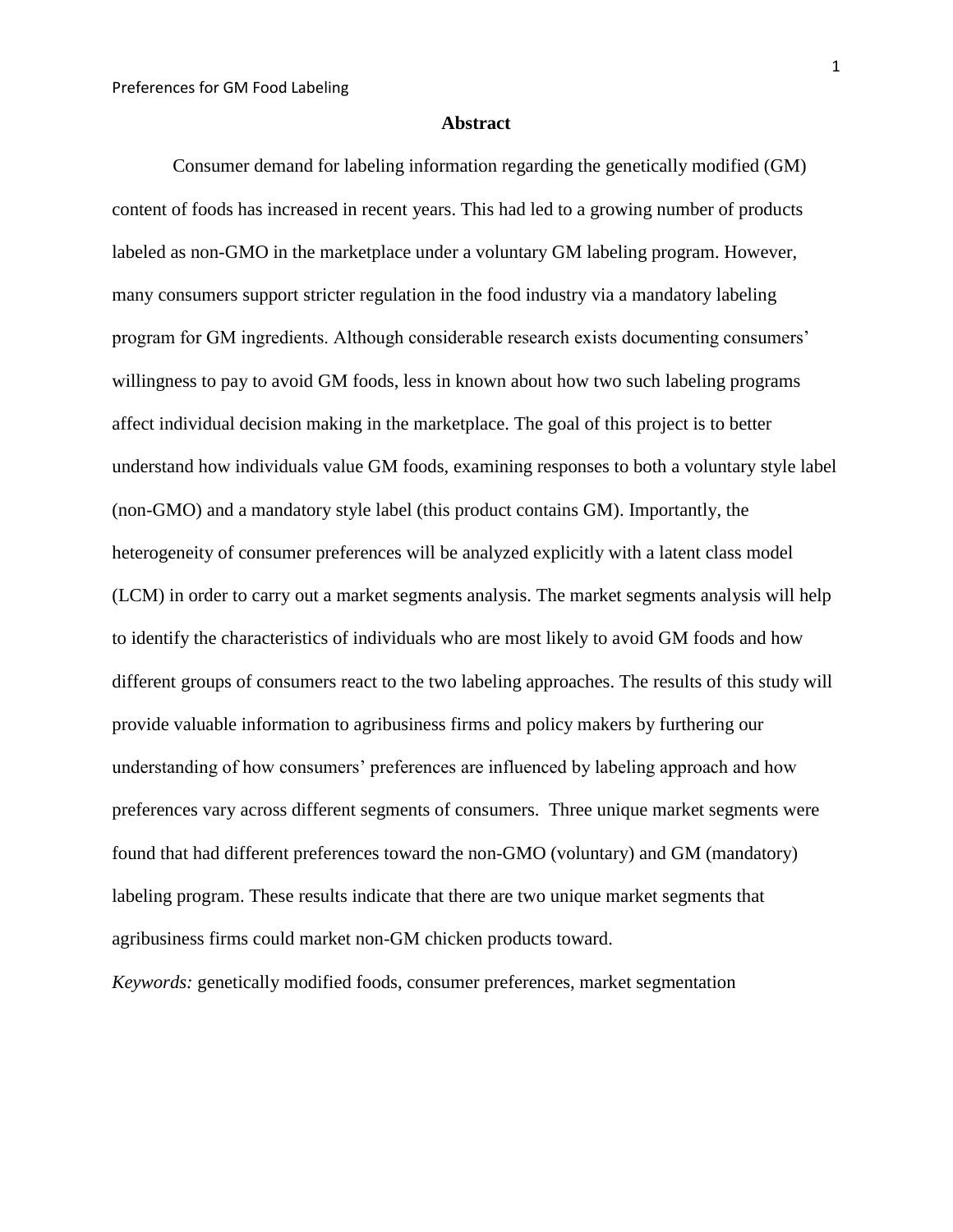#### **Introduction and Literature Review**

Since the introduction of genetically modified organisms (GMOs) in American food production, consumers have increasingly stated a willingness to pay (WTP) a premium to avoid genetically modified (GM) foods (Lusk et al., 2005; Dannenberg, 2009). Sales of foods labeled as non-GMO continue to increase and the number of cropland acres planted in non-GMO is outpacing growth in organic acres (Kowalski, 2017). Much of the growth in non-GMO acreage has been driven by market premiums available for non-GMO corn (average of 7% premium) and non-GMO soybeans (average of 11% premium) (Kowalski, 2017). Consumer demand for products free of GMOs has been driving this growth in the non-GMO market. However, U.S. crops such as corn and soybeans, are still dominated by GM acreage with over 90% of total production in GM crops (USDA, 2017).

A large portion of Non-GMO crops are used as feed for livestock. Livestock products labeled as being fed a non-GMO diet is another growing sector of the non-GMO market. In 2013, the USDA's Food Safety and Inspection Service approved the first non-GMO labelling language to be used on meat and liquid egg products. The approved label is managed by the Non-GMO Verified Project (www.nongmoproject.org). Since the approval, the Non-GMO Verified Project has seen substantial growth in the use of its label on livestock products.

More recently, the increasing demand for non-GMO foods and calls for the mandatory labeling of GM ingredients has led the U.S. congress to pass new legislation regarding GM food labeling. Traditionally, the U.S. has taken a voluntary approach to the labeling of GM ingredients (Golan and Kuchler, 2011). The voluntary approach is well represented in the market by companies who label their products as non-GMO. However, the new law passed by congress moves the U.S. towards a mandatory labeling approach. Under a mandatory labeling program,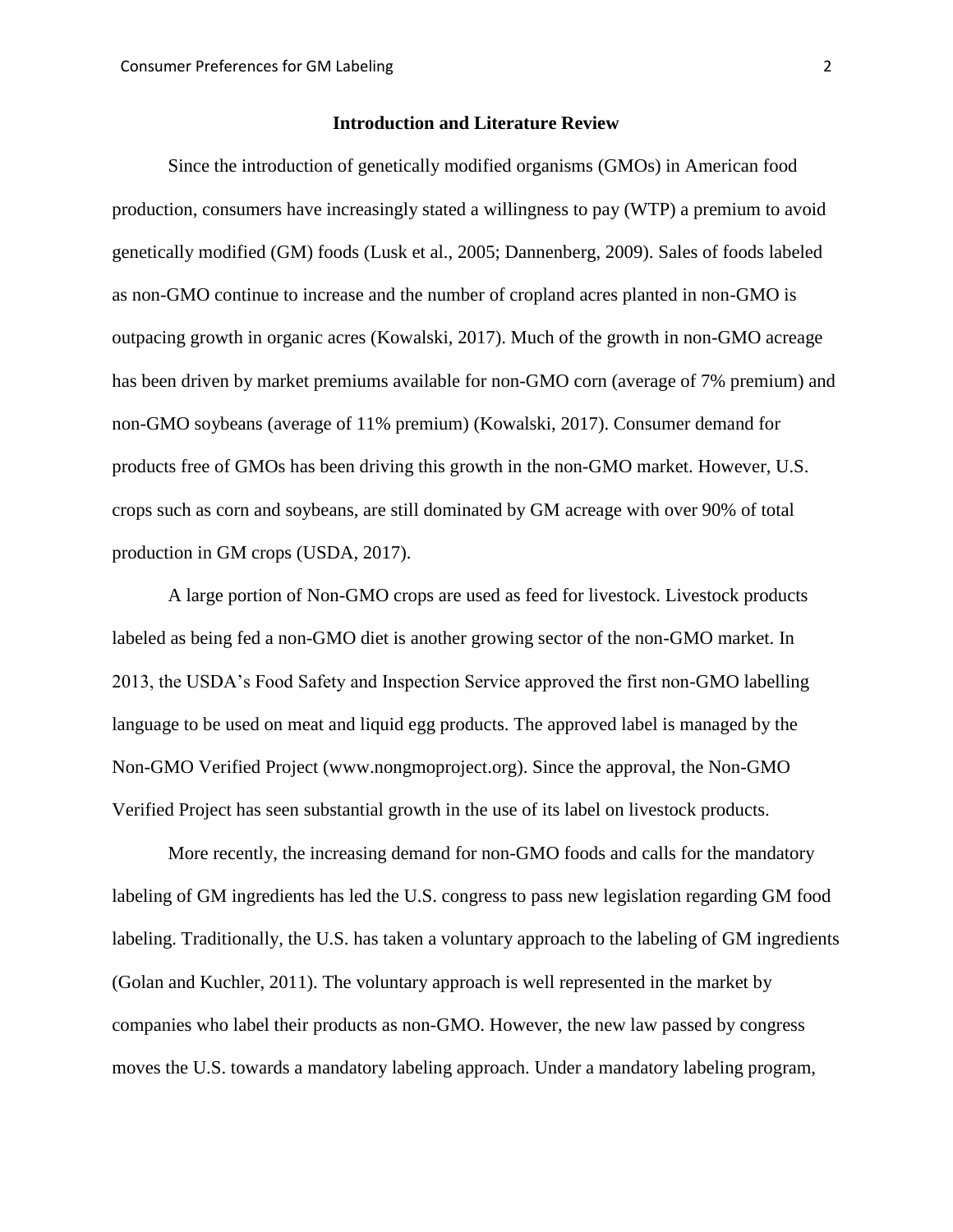#### Consumer Preferences for GM Labeling 3

foods containing GM ingredients are required to label such content. Under the new U.S. mandatory labeling program, consumers will be able to see the GM content information printed on the package label, or by scanning a "QR code" (Charles, 2016). Despite the growing consumer demand for products free from GMOs in the U.S., it is still not fully understood how individuals respond to the various labeling options available to agribusinesses. While overall demand for GM labeling is strong, groups of individuals may value labels quite differently.

The goal of this project is to better understand how individuals value GM foods, examining responses to both a voluntary style label (non-GMO) and a mandatory style label (this product contains GM). Importantly, the heterogeneity of consumer preferences will be analyzed explicitly with a latent class model (LCM) in order to carry out a market segments analysis to identify the characteristics of individuals who are most likely to avoid GM foods. Recognition of the heterogeneity of consumer preferences is important for accurately predicting the welfare effects associated with the two types of GM labels we will examine here.

The results of this study are expected to yield valuable marketing information to agribusiness firms in Arkansas. From an economic standpoint, understanding how consumers in different market segments value non-GM foods can help agribusiness firms develop better product, marketing, and pricing strategies. From a policy perspective, these results can also inform the ongoing GM labeling debate concerning the best approach to labeling the GM content of foods. Consumers continue to express a demand for information regarding the GM content of food on their product labels. This study helps to identify different groups of consumers who have different preferences for GM labels.

#### **Literature Review**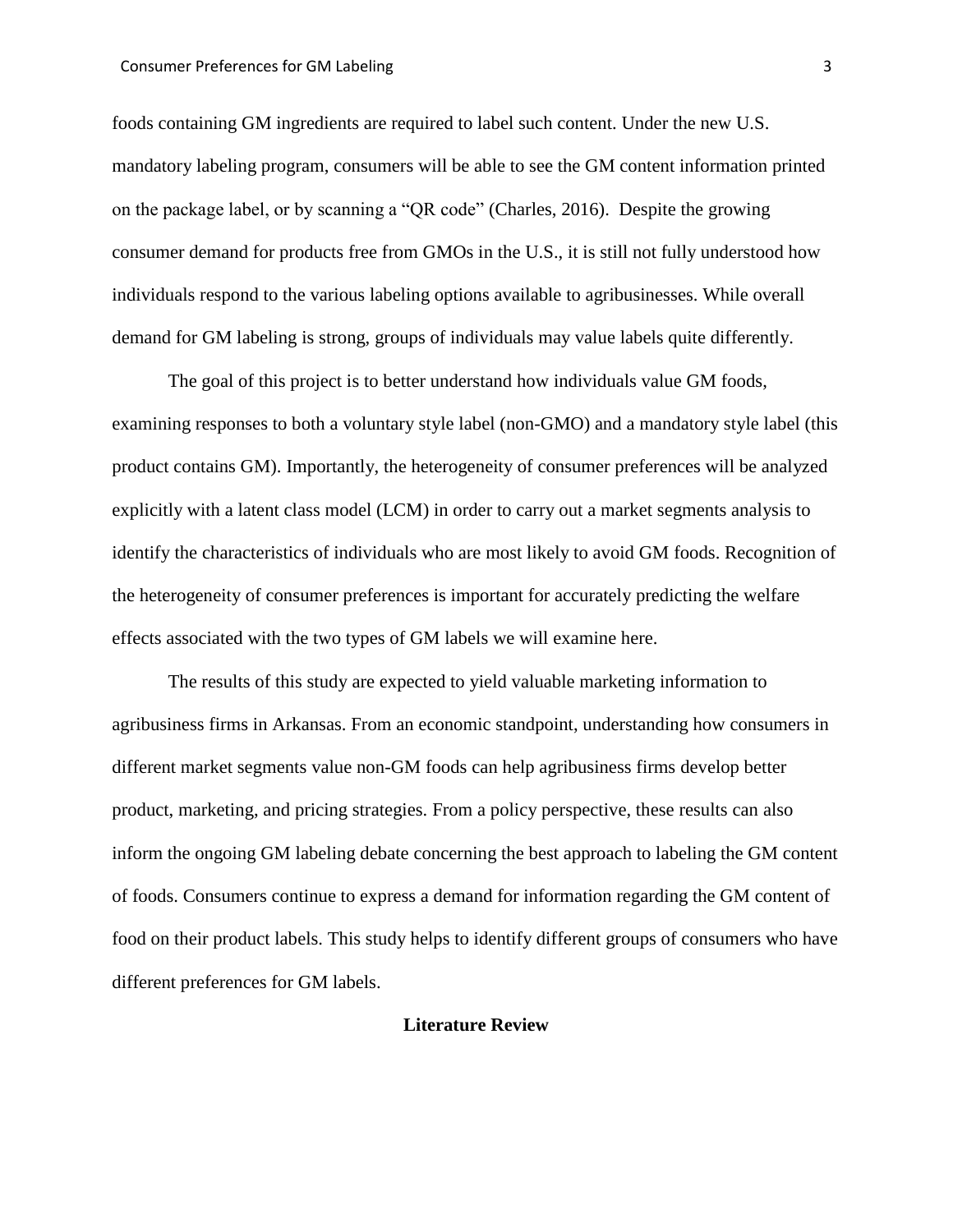According to Klein, Wolf, Wu, and Sanford (1998), "GMOs are organisms whose genetic make-ups have been changed by mutating, inserting, or deleting genes, by using genetic engineering techniques or biotechnology" (p. 1). When agriculture biotechnology was introduced in the 1990s, it was highly controversial (Stewart and McLean, 2008). Research on consumer preferences for GM food products is extensive due in part to the controversy surrounding the introduction of the technology. There is substantial evidence that consumers are willing to pay sizable premiums to avoid GM foods (Lusk, 2011). A meta-analysis by Lusk et al. (2005) offers a summary of 57 studies that estimated the WTP for non-GM foods. This study showed that consumers around the world are averse to GM foods and are willing to pay a premium for these products. 82% of reviewed studies reported positive WTP premiums for non-GM food and all studies reporting negative premiums for non-GM foods were based on valuations of a GM food product that provided a direct benefit to consumers, like improved nutrition.

Lusk et al. (2005) also found interesting differences between consumer preferences for various types of non-GM food products. Consumers in these reviewed studies were most opposed to the use of biotechnology in the production of livestock and meat products compared to produce, processed foods, and oil. Consumers were willing to pay 28% more for non-GM meat products than they were for non-GM produce, 41% more for non-GM processed food, and and 49% more than for non-GM oil, respectively. Komirenko et al. (2010) also found that consumers in Canada showed high levels of concern in relation to GM feeds. Consumers who had a lower level of trust in the food industry were shown to have a higher concern about GM feeds. Unlike Lusk, the researchers were not fully able to determine levels of concerns seen in the consumers translated into premiums for non-GM fed meat products. Dannenberg (2009) expanded on Lusk et al. (2005) by extending the analysis from 51 studies to 114. The results of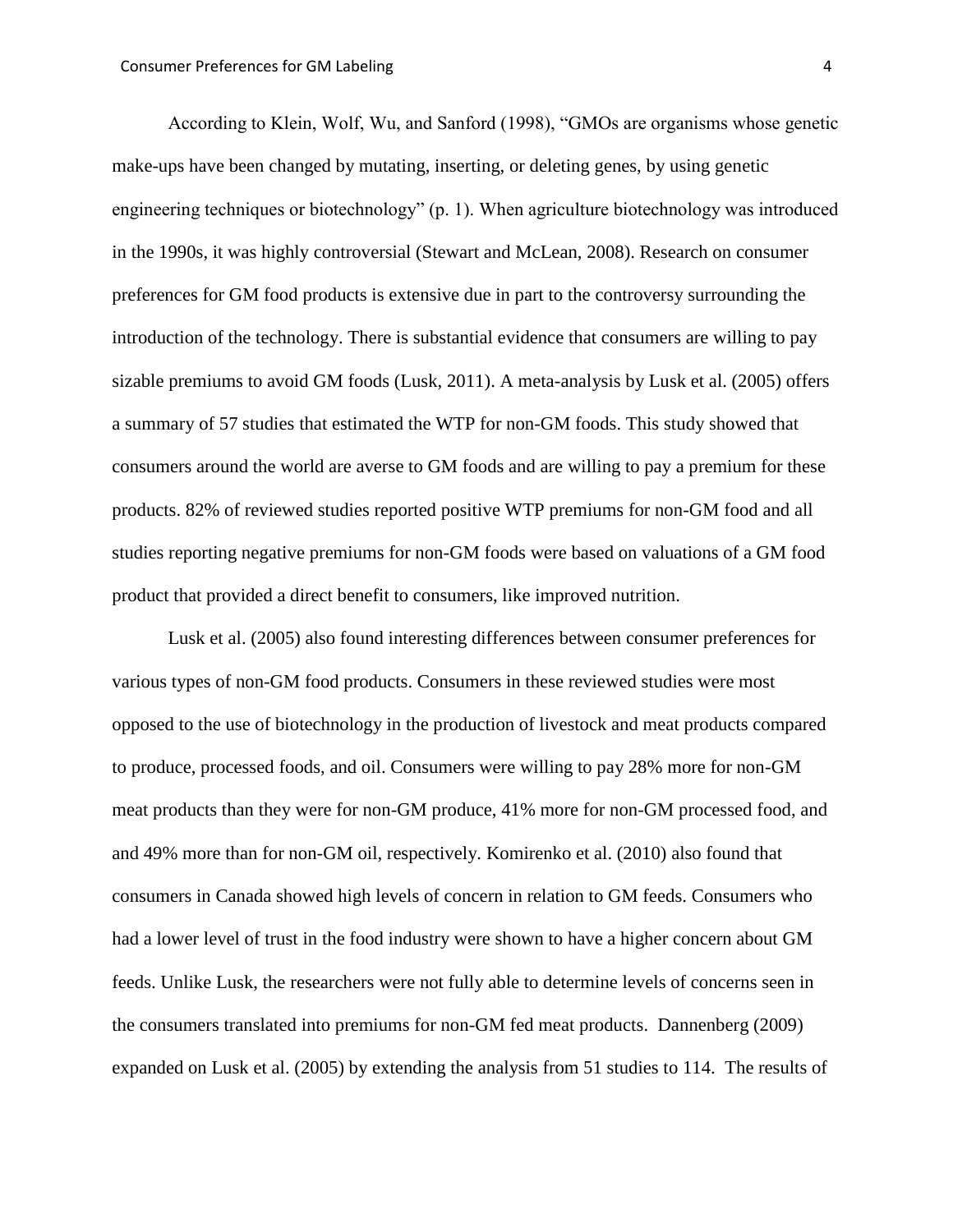the two meta-analyses were consistent. Dannenberg (2009) found a slightly higher average of 45% premium for non-GM food and concluded that demand for non-GM food has been growing in the U.S. Many countries have enacted laws governing the development, use, production and release of GM crops. The regulatory approach adopted by the U.S. historically has been the voluntary approach. Under this approach, food companies can follow a voluntary labeling process but are not required to label the GM content of products. This approach by the U.S. has promoted policies which hold that GM foods are substantially equivalent to conventional foods (Golan and Kuchler, 2011). The voluntary approach has led to virtually no products being labeled as "containing GM" and a constantly growing number of products labeled "non-GMO".

Recent legislation will impact GM labeling in the U.S. going forward. In 2016, Congress passed a bill requiring mandatory labeling of GM foods and the bill was signed into law by President Obama (Charles, 2016; Poinski, 2017). The bill requires food containing GM ingredients to be labeled and allows companies to comply by using written text, a symbol, or smartphone scanning codes (Poinski, 2017). The bill also requires the U.S. Department of Agriculture (USDA) to implement the standard by July 2018 (Poinski, 2017). However, regulations involving GMO labeling are in limbo due to President Trump's executive order requiring federal agencies to cut two regulations before a new regulation is implemented (Blackwell et al, 2017).

Food labels are not the only factor that can influence consumers' preferences for GM food products. A broad range of research has demonstrated the importance of key demographic variables including income (Delwaide et al., 2015), age (Liaukonyte et al., 2013), education (Dannenberg et al., 2011), and gender (McFadden and Lusk, 2015) in predicting the consumers' preferences for GM foods. These differences observed across individuals demonstrate the need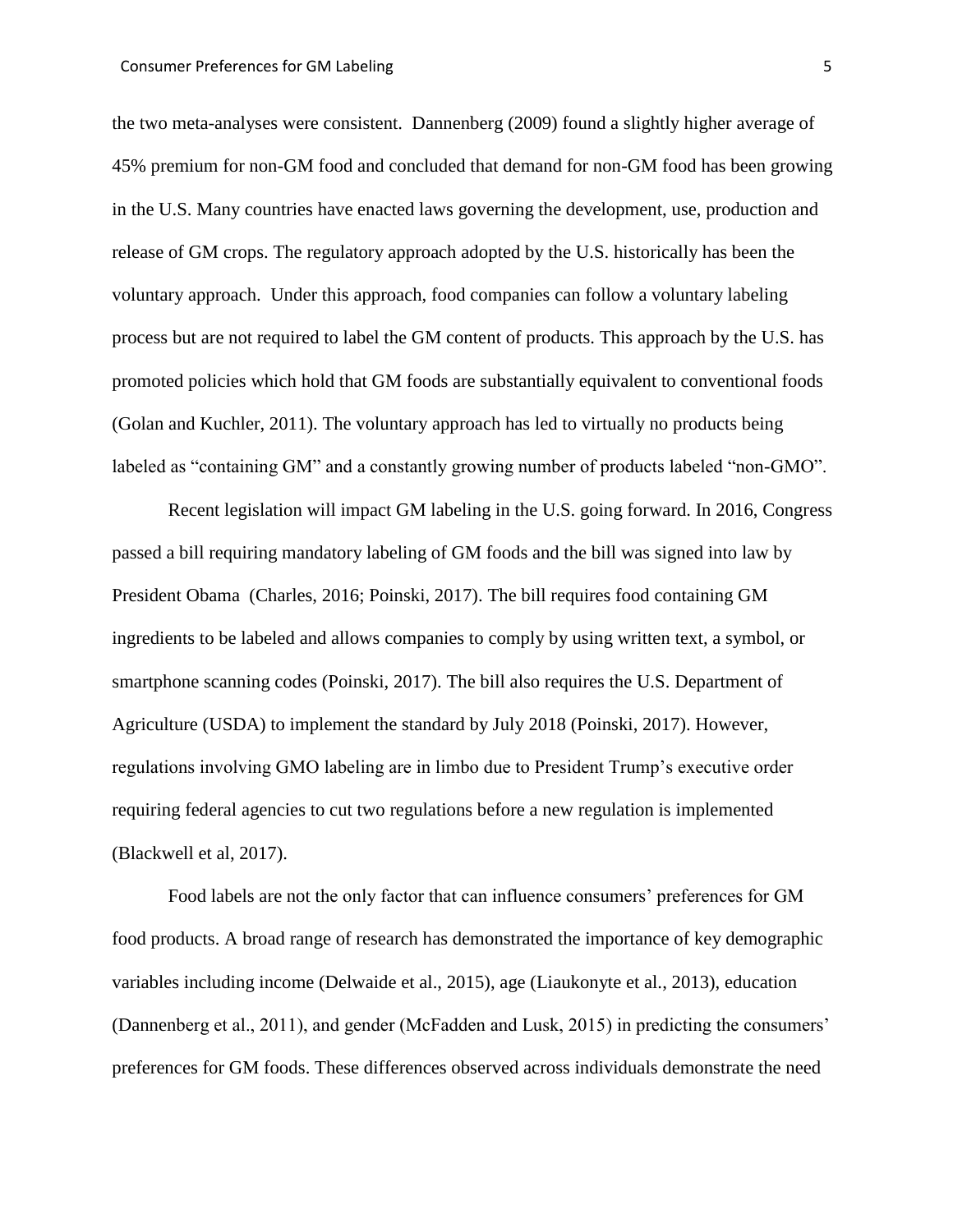to account for preference heterogeneity in the analysis of choice data. Accounting for preference heterogeneity enables unbiased estimation of individual preferences which increases the reliability of welfare estimations (Green, 2008). One modeling approach to account for heterogeneity which has grown in popularity recently is the latent class model (LCM) (Hensher et al., 2015). LCM can be used to identify the sources of heterogeneity at the segment (or group) level which allows the welfare impacts of various GM labels on different segments of the population to be estimated (e.g., Kikulwe et al., 2011).

#### **Materials and Methods**

#### *Theoretical Background*

We use a discrete choice experiment (DCE) grounded in Lancasterian demand theory (Lancaster, 1966) which posits that consumers derive satisfaction from the attributes that good provide rather than from the goods themselves. The econometric framework for the DCE is the random utility model (McFadden, 1974) which integrates consumer behavior with economic valuation. In the estimation of consumer preferences, the heterogeneity of the preferences across individuals in the sample must be accounted for by using an appropriate model. Accounting for preference heterogeneity allows for the estimation of unbiased individual preferences and increases the accuracy and reliability of model estimations (Greene, 2008). Various models have been used to account for preference heterogeneity including the mixed logit model (Green and Hensher, 2003) and the latent class model (LCM) (Louviere et al., 2000). The LCM captures heterogeneity at the group level which is useful for analysis here in the identification of consumer groups and how these groups may differ in response label statements regarding GM foods.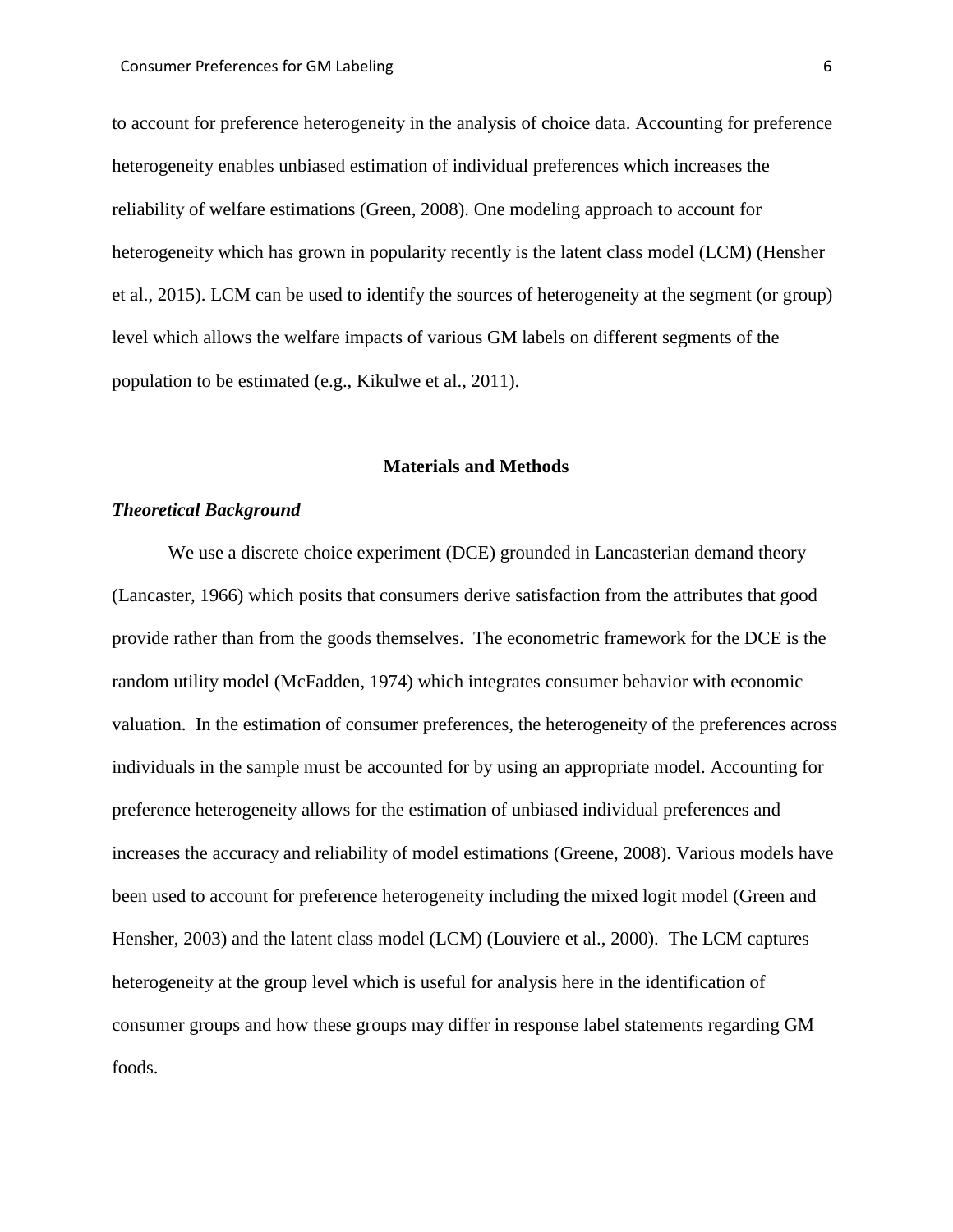The LCM approach describes the population as made up of an identifiable and finite number of segments (groups of consumers). Within segments, preferences are assumed to be homogeneous; however, preferences differ substantially across segments. The optimal number of segments is determined by the data and segment membership of individuals is probabilistic and dependent upon socio-economic and demographic characteristics as well as perceptions and attitudes. The LCM approach has been used previously in a number of studies to estimate consumers' preferences for agricultural and food products (see Scarpa et al., (2003), Kontoleon and Yabe (2006) and Kikulwe et al. (2001) for examples).

#### *Market Segments Analysis*

The LCM will be used to complete the market segments analysis. The approach suggests that individual behavior depends on observable attributes and on latent heterogeneity that varies with factors that are unobserved (Hensher et al., 2015). LCM describes a population as consisting of a finite and identifiable number groups (segments) of individuals. Within segments, preferences are relatively homogeneous but differ substantially from one segment to another. The optimal number of segments is determined endogenously by the data and the determination of which segment best fits an individual is probabilistic and dependent upon social, economic and demographic characteristics as well as their perceptions and attitudes (Kikulwe et al., 2011).

For the LCM used in this study, we will analyze respondent preferences using a discrete choice framework consistent with random utility theory (McFadden, 1974) and Lancaster consumer theory (Lancaster, 1966). The utility that consumer *i,* belongs to a segment *s,* gains from choosing one of the poultry product alternatives can be written as:

$$
U_{ij/s} = \beta_s X_{ij} + \varepsilon_{ij/s}
$$
 (1)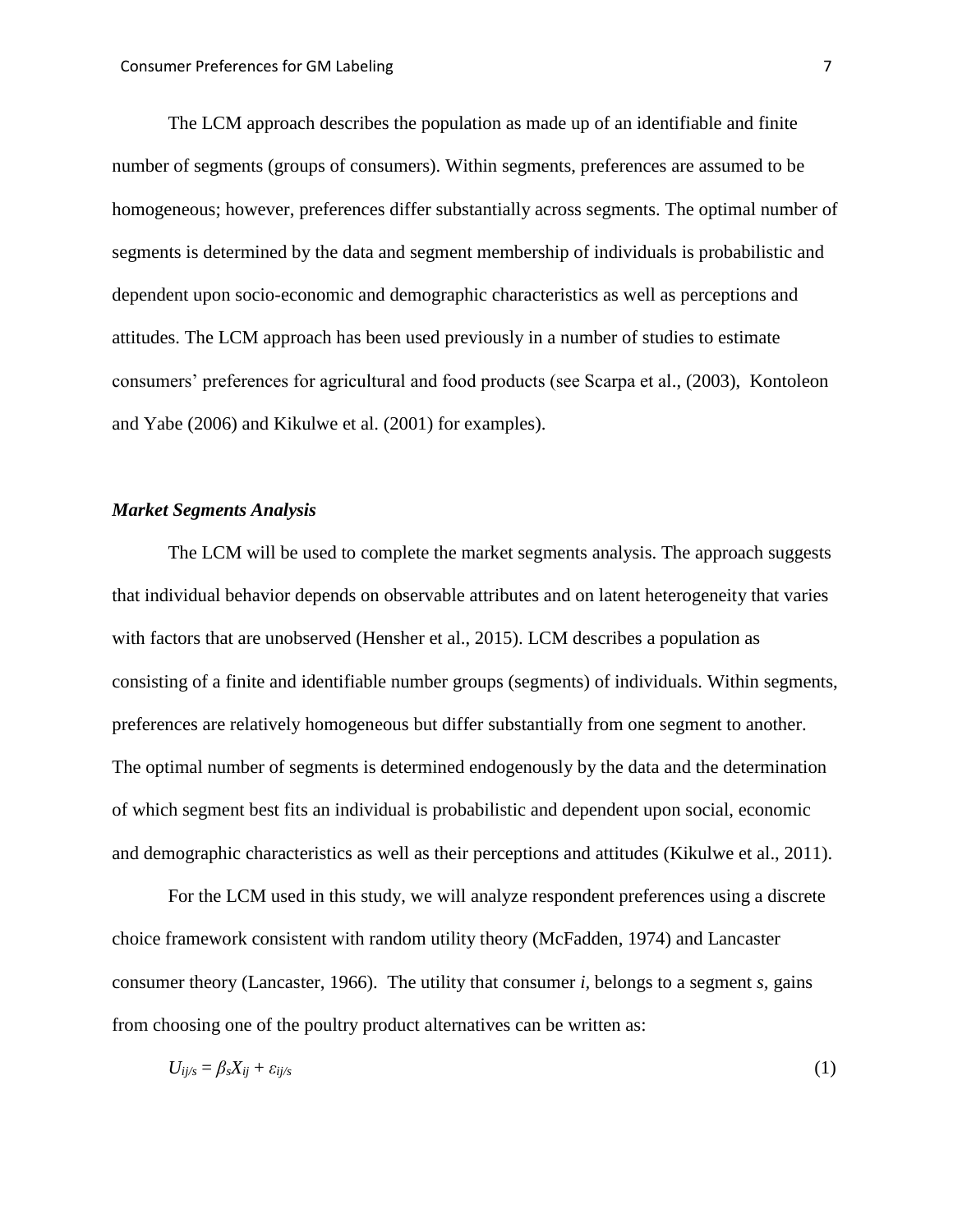where  $X_{ij}$  is a vector of attributes associated with the poultry product alternative *j* and consumer *i*, and  $\beta_s$  is a segment-specific vector of taste parameters. Importantly, the differences in  $\beta_s$  vectors allow the LCM to capture the heterogeneity in preferences across segments. If error terms are identically and independently distributed, the probability of alternative *j* being chose by the *i*th individual in segment *s* is given by:

$$
P_{ij/s} = \frac{(\exp \beta_s X_{ij})}{\sum_{h=1}^{c} \exp(\beta_s X_{ih})}
$$
 (2)

The membership likelihood function for consumer *i* and segment *s* are given by:

$$
M_{is}^* = \lambda_s Z_i + \varsigma_{is} \tag{3}
$$

M\* is a segment membership likelihood function that categorizes each respective consumer into one of the *S* finite number of latent segments with some probability Pis.. *Z* represents household characteristics (e.g. socio-economic and demographic characteristics) and also attitudes, knowledge, and perceptions. Using the assumption that the error terms in the consumer membership likelihood function are identically and independently distributed (I.I.D.) across consumers and segments, then the probability that consumer *i* is a member of segment *s* can be described as:

$$
P_{is} = \frac{\exp(\lambda_s Z_i)}{\sum_{k=1}^{s} (\lambda_k Z_i)}\tag{4}
$$

where  $\lambda_k$  (k = 1, 2, ..., S) are the segment-specific parameters to be estimated. If we observe a negative (positive) and significant  $\lambda$  this suggests that the correlated consumer characteristic,  $Z_i$ , increases (decreases) the probability that consumer *i* is a member of segment *s*. For each individual consumer *i* the probability, *Pis*, of being a member across all *S* segments sums to 1 where  $0 \le P_{is} \le 1$ . For this study, consumer *i* is considered to be a member of the segment *s* where the individual's probability of membership, *Pis*, is the largest across all *S* segments.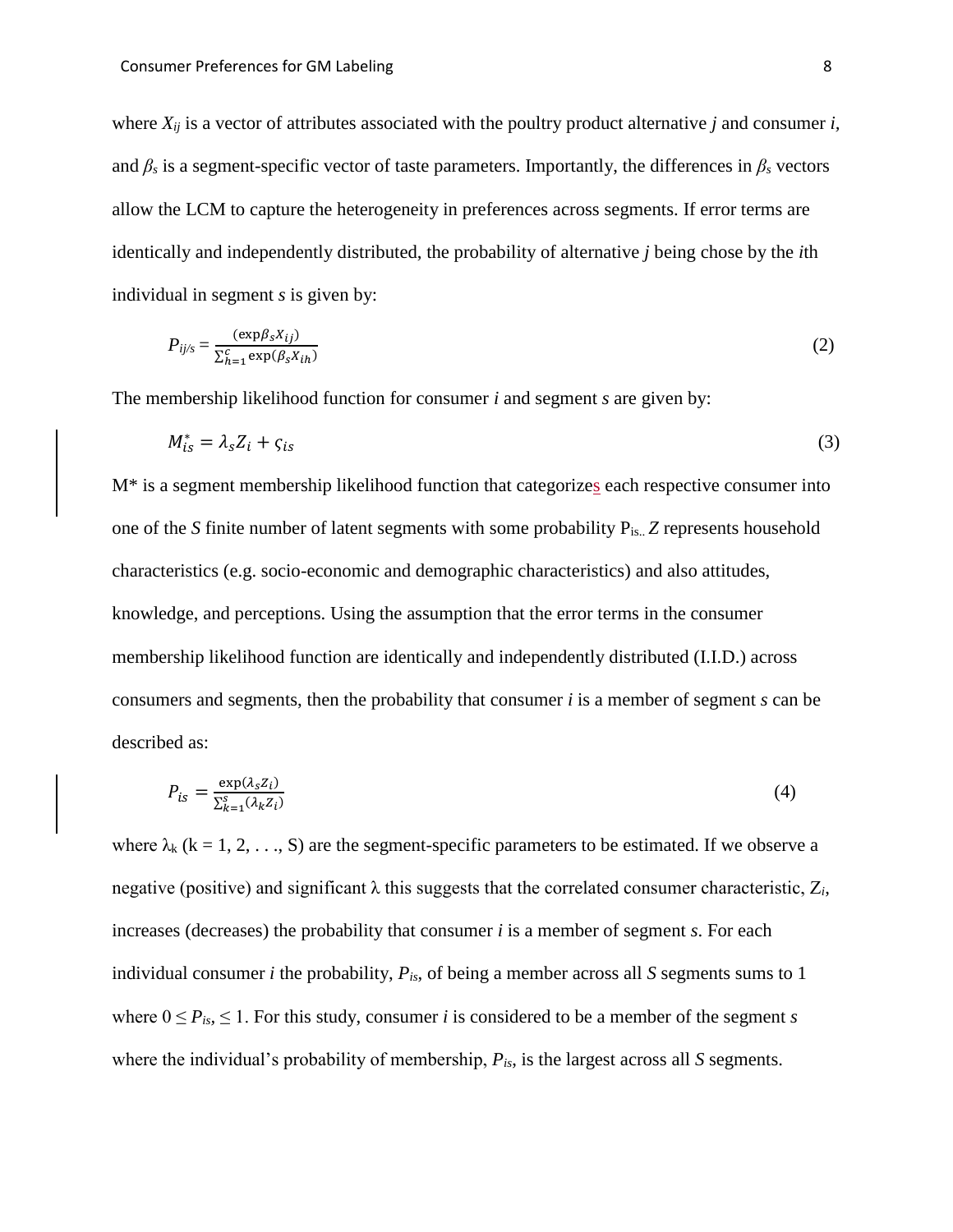By combining equations (3) and (4), a mixed-logit model can be constructed that accounts for boneless, skinless chicken breast product choice and segment membership at the same time. The joint unconditional probability of individual *i* being in segment *s* and choosing the chicken alternative *j* is given by:

$$
P_{ijs} = (P_{ijs})^* (P_{is}) = \left[\frac{(\exp \beta_s X_{ij})}{\sum_{h=1}^c \exp(\beta_s X_{ih})}\right]^* \left[\frac{\exp(\lambda_s Z_i)}{\sum_{k=1}^s (\lambda_k Z_i)}\right]
$$
(5)

#### *Experimental Design and Data*

The product selected for evaluation was fresh boneless skinless chicken breast due to its popularity with American consumers and its importance to producers in Arkansas. The data used for this project was collected, as part of a related project, using a national online survey using Sawtooth Software in 2015. The 490 respondents-who are the primary household grocery shoppers-to the survey were provided by Survey Sampling International. Respondents participated in a two-part experiment: a survey and choice experiment. The sample was balanced by the four main U.S. Census regions and by sociodemographic questions. The survey consisted of a set of questions on policy and food labeling preferences and questions relating to demographics. The choice experiment required everyone in the experiment to complete eight choice tasks that included two experimentally designed options and a "none of the two" option. The experimentally designed options were varied by the following attributes and levels. The first attribute was price, which has four distinct levels. The second attribute was the GM content of the products, which had three different levels: (1) Non-GMO Project Verified; (2) this product is composed of genetically engineered ingredients; (3) no information. The third attribute was carbon footprint and the fourth attribute were for local production (Table 1). The allotment of attribute levels to products was created using a sequential design and D-efficient criterion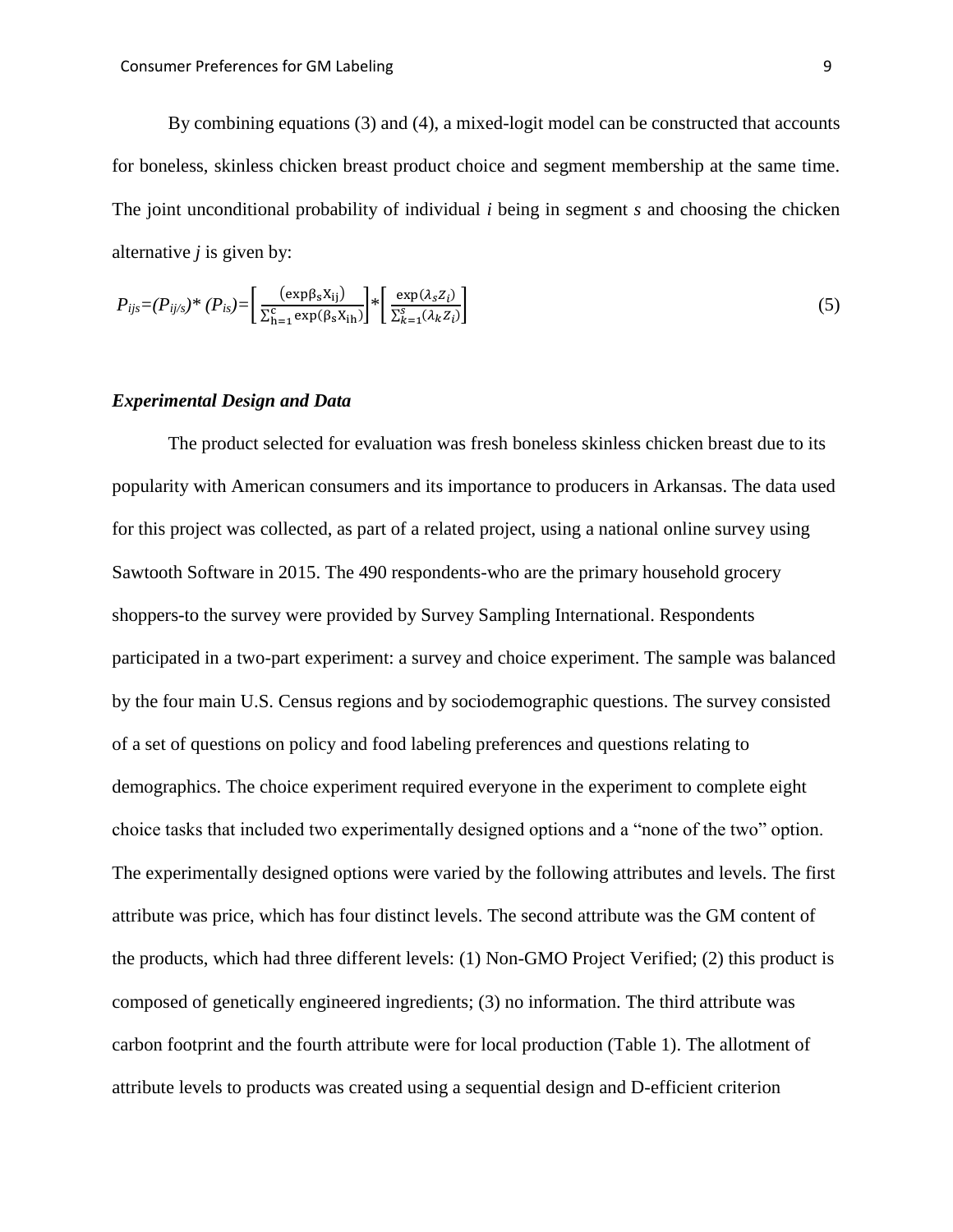(Bliemer and Rose, 2010). The finished designed involved 32 choice tasks, arranged into four blocks of eight tasks. Respondents were randomly assigned to one of the four blocks. This was done to prevent choice fatigue in the respondents. An example of the choice tasks can be found in the appendix.

A total of 490 participants were sampled for this experiment. 68.5% of the sample was female and 31.5% was male, this was expected since women are the primary household grocery shopper in majority of households. Each category was well represented in the data, except for the 18-24 years old range. This range accounted for 5.3% of the sample. The largest group of participants \$59,999 or under of annual income with 55.4% of the sample. The data collection was controlled by region from each of the four main census regions (Northeast, Midwest, South, and West. Relatively, 25% of the respondents came from each region. A bulk of the respondents had a high school diploma up to a bachelor's degree (4-year degree) with 83.9% of the sample. Full results of the counts and percentages of the sample characteristics can be found reported on Table 2.

#### **Results**

#### *Latent Class Model*

The determination of the optimal numbers of segments requires the comparison of model fit estimates across models built using an increasing number of segments. Models are compared with a baseline model (multinomial logit model (MNL)) without segments where individuals are assumed to have homogenous preferences. All subsequent models examining increasing numbers of segments (from 2 up to 4 segments) and model fit criteria are compared with the baseline in terms of significant improvements to model fit - using the Akaike information criterion (AIC) and Bayesian information criterion (BIC). Akaike information criterion is an assessment of a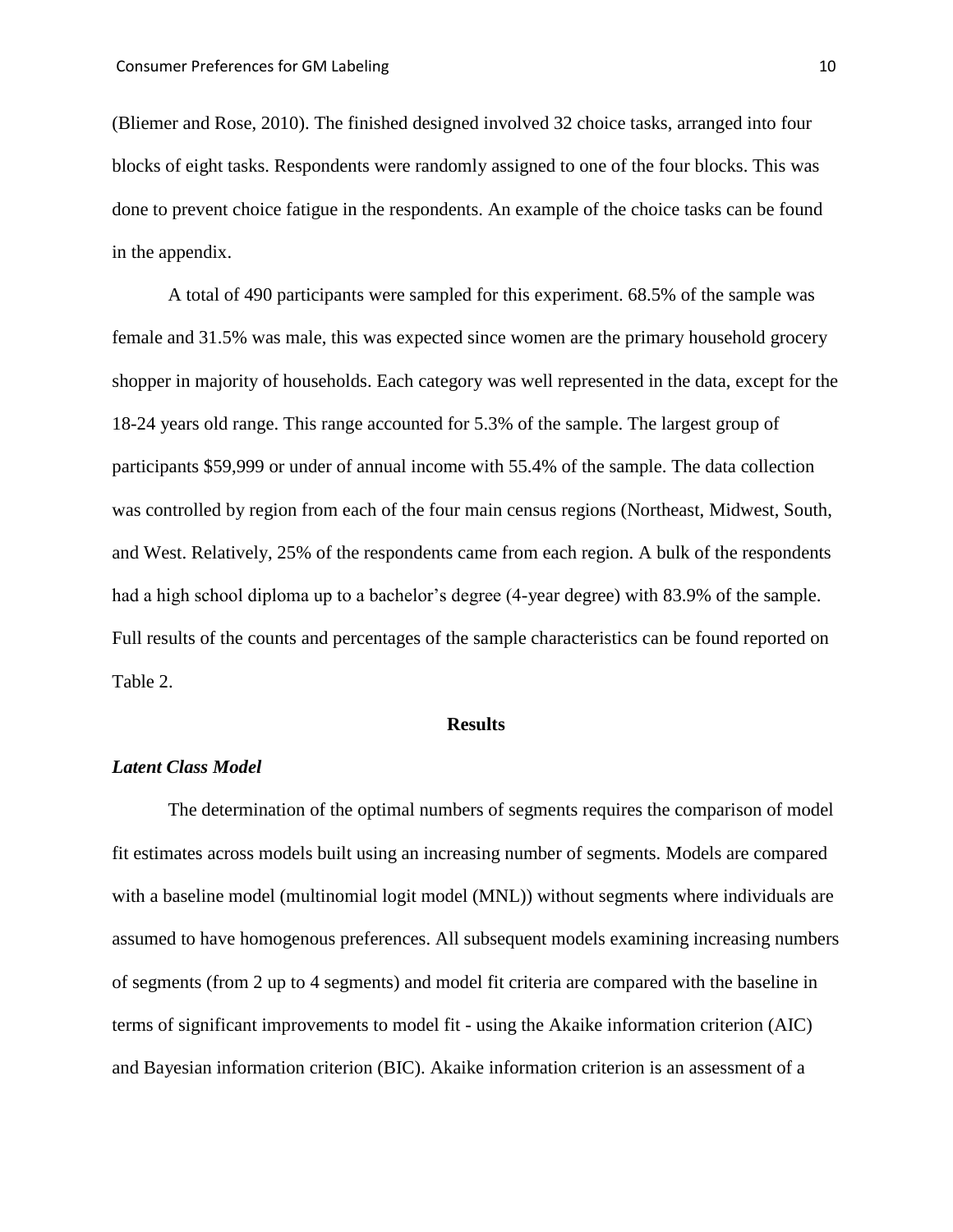constant plus the relative distance between the unidentified true likelihood function of the data and the proper likelihood function of the model (Dziak et., al, 2012). Bayesian information criterion is an assessment of a function of the probability that the model is true (Dziak et., al, 2012). Determination of the best-fitting model requires a balance of the statistics in Table 3. Because the log-likelihood decreases (improves) as more segments are added, it is critical to compare model fit metrics which are not as biased by the number of parameters included in the model. Log-likelihood, BIC, and AIC are both maximized at segment one (the basic model). The log-likelihood, BIC, and AIC for the baseline model are -3869.1 7804.4, and 7754.2, respectively. The full results of the baseline MNL model can be found on Table 3. As more segments are added, the model fit criteria continue to improve (decrease), but after the fourth segment the marginal improvement diminishes (Table 3). This suggests that after the fourth segment is added, our sample cannot be divided into more segments. The log-likelihood, BIC, and AIC are all minimized at the four-segment model. The log-likelihood, BIC, and AIC for the four-segment model are -2862.9, 6015.3, and 5795.7, respectively. The full details on the foursegment model can be found in Appendix Table 8. However, the relatively minimal gains in model fit by adding the fourth segment does not necessarily indicate that it is the best model. Model fit statistics generally improve as new parameters are added to the model. Hence, when additional segments are added, some gains in fit are experienced due simply to increasing the number of parameters (Hensher et., al, 2015). The BIC for the three-segment model was 6133.1 and the BIC for the four-segment model was 6015.3. This small improvement in model fit could indicate that the four-segment model is overfitting the data with too many segments. Common signs of overfitting the model with too many segments are the presence of unusually large parameter estimates, huge standard errors, and insignificant parameters that, behaviorally, should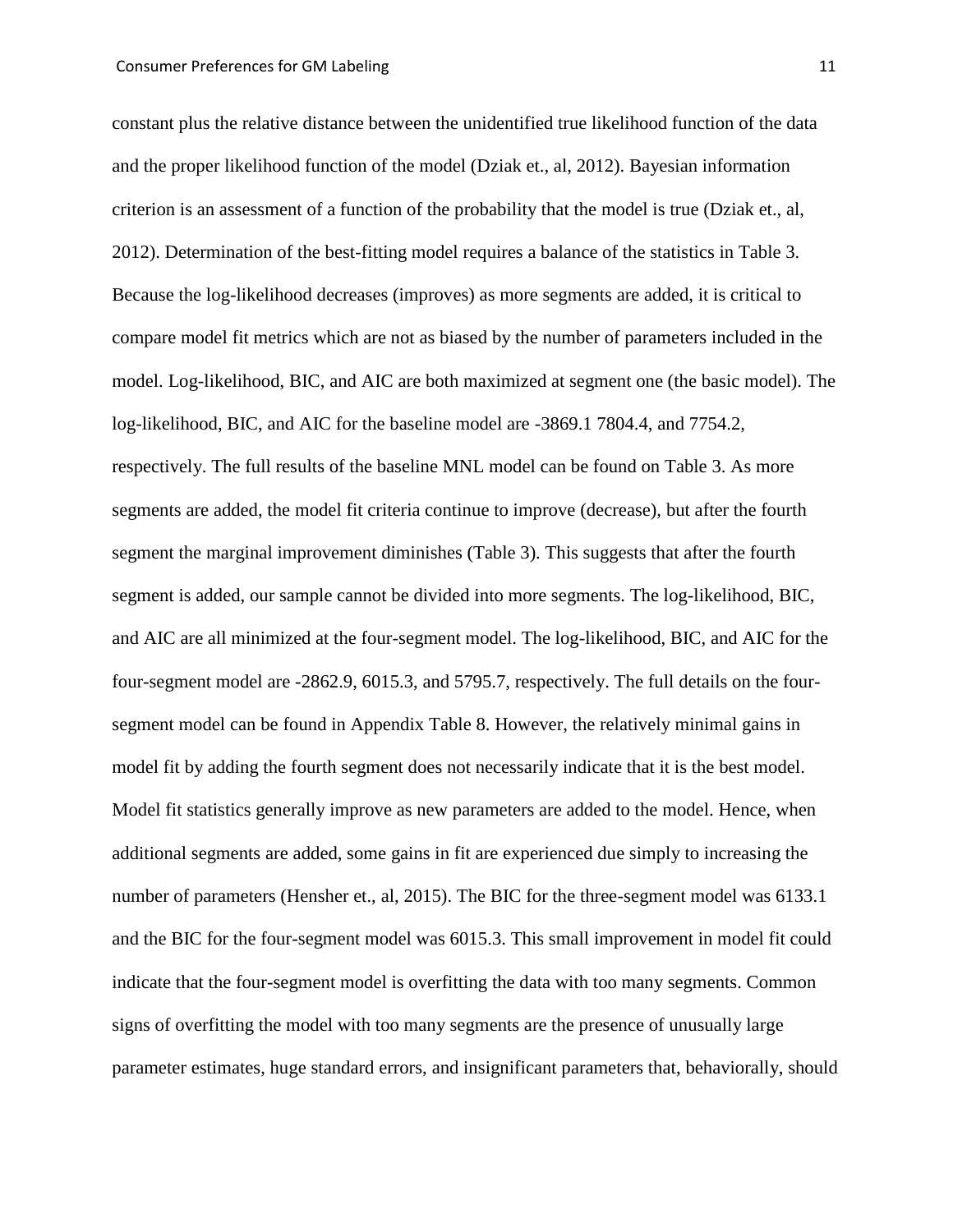be significant (Henser et., al, 2015, p. 791). This suggests that the four-segment model may not be the optimal model despite its relatively better fit statistics. In the selection of the optimal model, there needs to be a balance between model fit and how well the results reflect reality (Hensher et., al, 2015). The three-segment model (Table 5) was selected as the optimal model because it has better model fits statistics than the two-segment model and the more reasonable coefficient estimates in a behavioral sense than the four-segment solution. Therefore, the presentation of results that follow are limited to the three-segment model found in Table 5.

#### *Market Segments*

#### Segment 1

The size of each segment is found by inserting the estimated coefficient into Eq. (4) and using it to create a string of probabilities that a participant belongs to a segment. Participants are then named to a segment established by the larger of the probability scores. We find that 39.3% of the participants reside in segment 1 (Table 6). For consumers in segment 1, the coefficient estimates indicate that the most important (significant) attributes are price ( $\mu$ =-0.54; *p*-value < 0.01), non-GMO ( $\mu$ =1.67; *p*-value < 0.01), "this product contains GM ingredients" (GM) ( $\mu$ =-0.57; *p*-value  $\lt$  0.01), and local production ( $\mu$ =0.44; *p*-value  $\lt$  0.01). Consumers in this segment also appear to have positive preferences for the low and medium carbon footprint labels ( $\mu$ =.34;  $p$ -value  $< 0.10$ ;  $\mu$ =0.28;  $p$ -value  $< 0.10$ ). The negative price and GM coefficients indicate that consumers in segment 1 experience less satisfaction when prices are higher and when a product contains GM ingredients. The positive coefficients for non-GMO and local production indicate that consumers in segment one finds more satisfaction when a product contains non-GMO ingredients and when the product is produced locally. The demographic characteristics of consumers in segment 1 reveal that they are more likely to be female, age 55 or older, and white.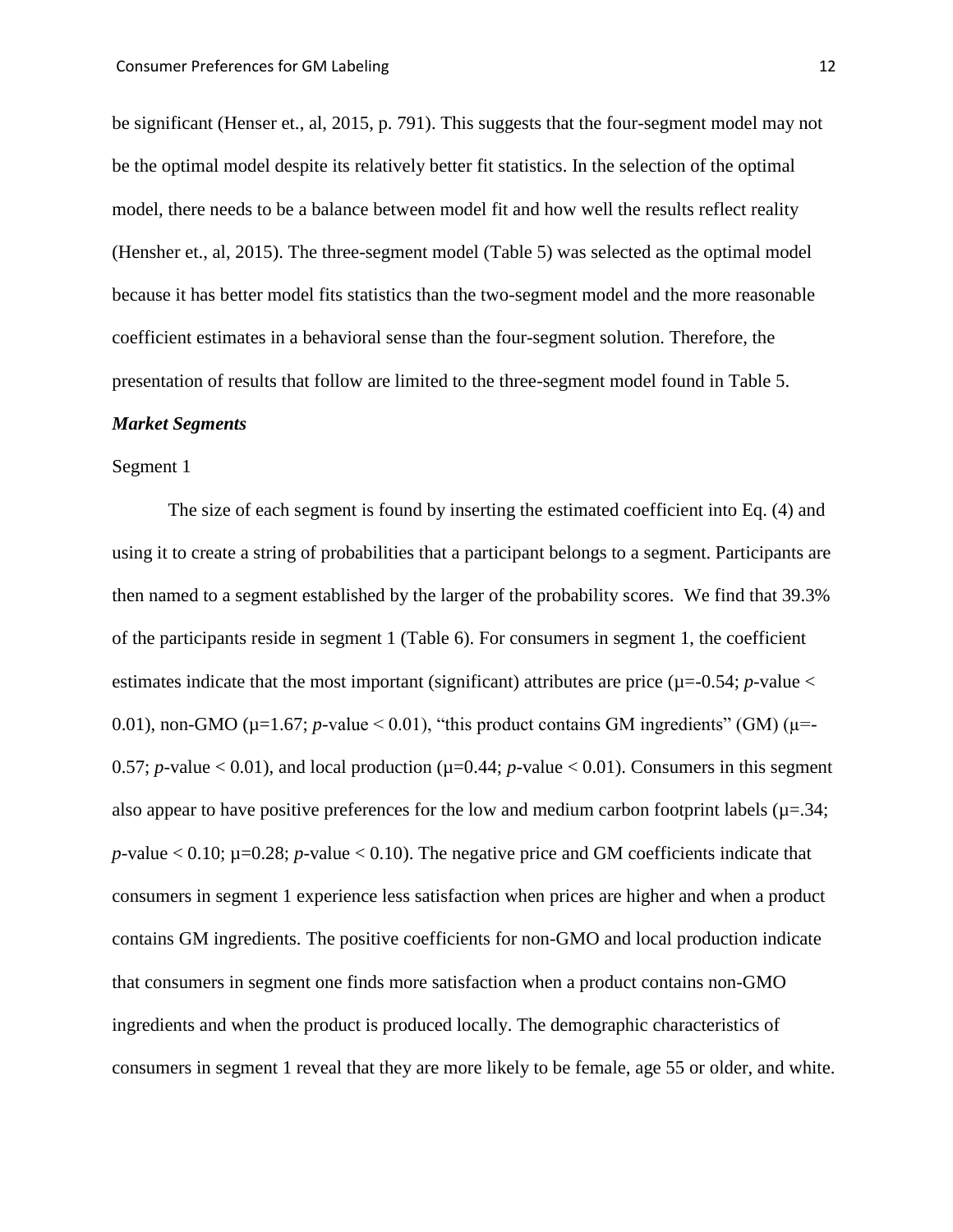(Table 6). These consumers are also more likely to live in the western part of the U.S. Segment 1 members were found to have the second highest marginal willingness to pay (WTP) premium for the non-GMO (voluntary) label on chicken products (\$3.11 per lb.) They also required the second highest discount (negative WTP) to consume a chicken product with the GM label (- \$1.07 per lb.)

#### Segment 2

After determining the proper segment for each consumer, we find that 30.3% of participants reside in segment 2. For consumers in segment 2, the coefficients estimates reveal that the most important attributes are price  $(\mu = -0.32; p-value < 0.01)$  and local production  $(\mu=0.26; p-value < 0.01)$ . Consumers in this segment also appear to have a negative preference for the GM label ( $\mu$ =-0.24; *p*-value < 0.05) and a positive preference for a high carbon footprint label ( $\mu$ =0.26; *p*-value < 0.10). The negative coefficients for price and GM indicate that consumers have less satisfaction when price is higher, and the product contains GM ingredients. The positive coefficient for the high carbon footprint label indicates that consumers have more satisfaction when the product has a label that indicates it has a high carbon footprint. The demographic characteristics indicate that members of segment 2 are likely to be female, between the ages of 35 and 54, and white (Table 6). These consumers are also more than likely to live in the southern part of the country (Table 6). Members of this segment were found to be unwilling to pay a premium for Non-GMO (voluntary) label of chicken products with (-\$0.03 per lb) and they would require a discount of -\$0.76 per lb to purchase chicken products with the GM label (Table 7).

Segment 3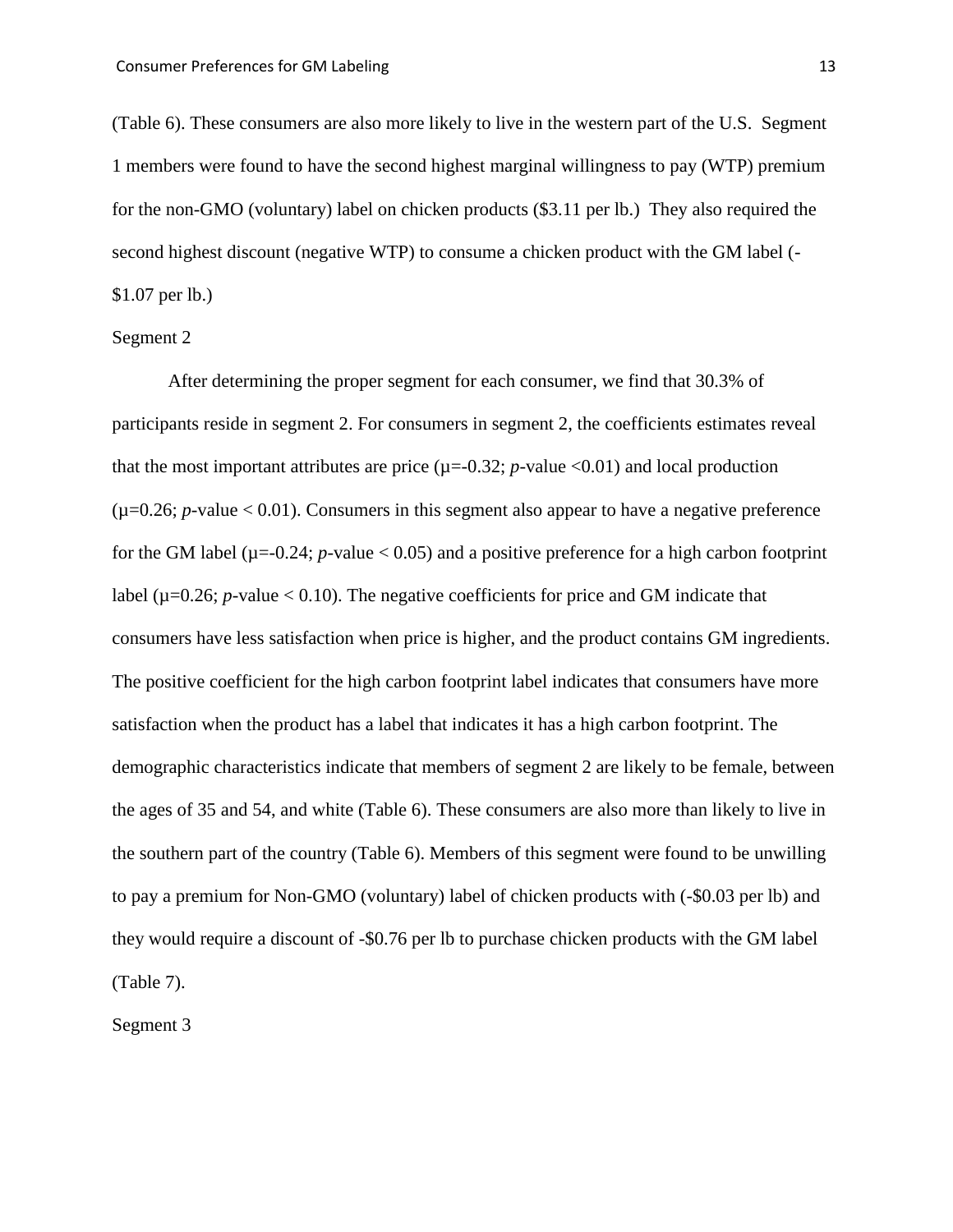After determining the proper location for each participant, 30.4% of participants reside in segment 3. For consumers in segment 3, coefficients estimates reveal that the most important attribute by a wide margin is the non-GMO label ( $\mu = 2.30$ ; *p*-value <0.01). Other significant attributes were the low carbon footprint label ( $\mu$  =0.44; *p*-value <0.01) and local production ( $\mu$ =0.53; *p-*value < 0.01). These positive coefficients indicate that consumers in this segment gain satisfaction from purchasing non-GMO products, having the low carbon footprint label, and if the product was produced locally. Importantly, the price coefficient was not found to be significant; this could indicate that consumers in segment 3 are searching primarily for the non-GMO label and disregarding prices. The demographic characteristics of consumers in this segment are more likely to be white, female, age 34 or lower, and to live in the western part of the country (Table 6). These consumers were found to have the highest WTP for the non-GMO label, with an average premium of \$87.81 per lb. (Table 7). Considering the market price of chicken and the prices included in our experiment, this WTP value is unreasonably high. However, given that members of segment 3 are essentially ignoring price changes and attending only to the non-GMO label, the high WTP values are not too surprising.

#### **Conclusion**

One purpose of this study was to model the preference heterogeneity of the participants using a latent class market segments analysis. We have discovered that each segment has unique differences in preferences and have identified three unique market segments. Because the focus of our study is on GM labeling and WTP, we will focus our discussion accordingly. Segment 1 represents 39.3% of the sample and individuals in this segment have significant preferences for the attributes of price, non-GMO and contains GM. These participants are more likely to be white, female and older in age. These participants are also more likely to be living in the western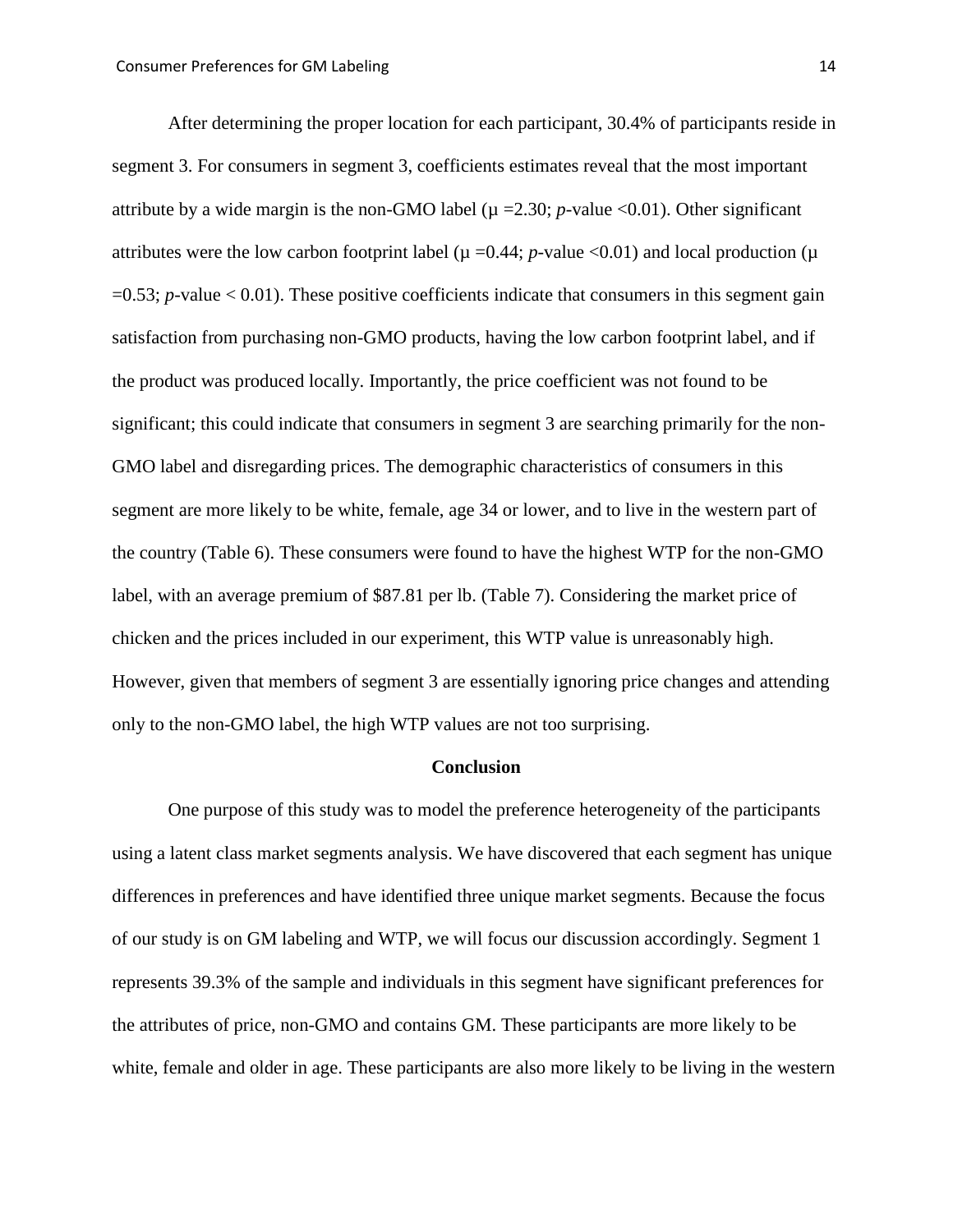region of the U.S. Our results indicate that consumers in segment 1 are willing to pay a premium for the non-GMO labels and require a discount to consume a chicken product with a GM label. Segment 2 represents 30.3 percent of the sample. Consumers in segment 1 do not have significant preferences for the non-GMO label but do have significant negative preferences for the GM label. Consumers in this segment are more likely to be white, female and middle aged and to reside in the southern part of the nation. These consumers are not willing to pay a premium for the non-GMO label but would still require a discount to purchase chicken products with a GM label. Segment 3 represents 30.4% of the sample and consumers in this segment have significant preferences for the non-GMO label but no significant preference for the GM label. Importantly, the consumers also do not have significant preferences for lower prices. These consumers are more likely to be white, female, younger in age, and to live in the western part of the U.S.

The non-GMO label is associated with large WTP values in segments 1 and 3; however, segment 2 consumers are not willing to pay a premium for the non-GMO label. Segments 1 and 2 also indicate that a discount would be required for them to consume a product labeled as containing GM ingredients. This demonstrates that there may not be a "one size fits all" labeling solution to fit the preferences of all U.S. consumers. Consumers in segments 1 and 3 in our study appear to highly value the voluntary style of non-GMO label and to attach less value to the mandatory GM label.

From a marketing perspective, segment 3 appears, on the surface, to be the ideal target market for agribusiness firms. This segment has the highest WTP values for the non-GMO label at \$87.11 per lb. Agribusiness firms might be tempted to target these consumers who live in the western part of the U.S. and tend to be younger consumers. However, consumers in this segment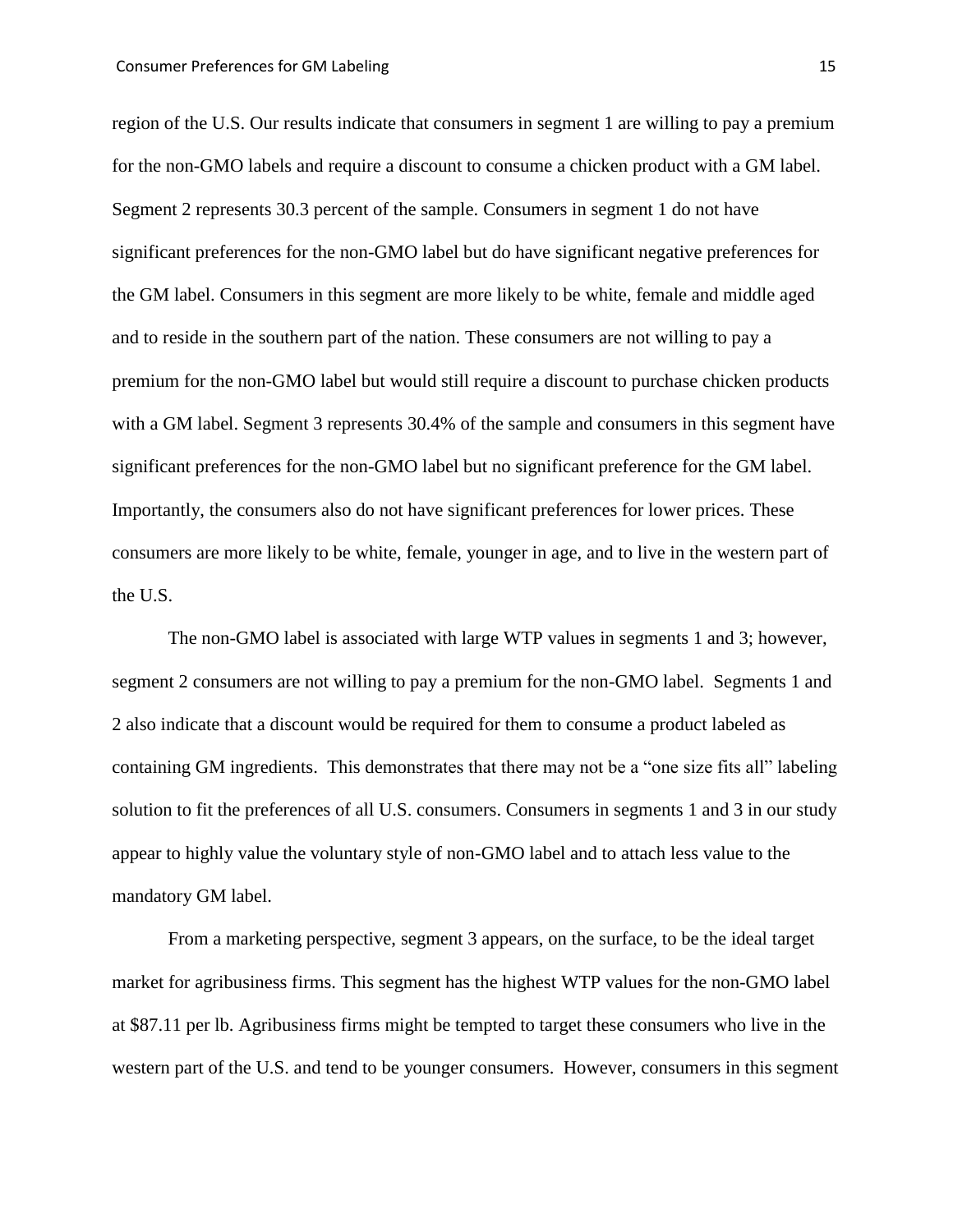are essentially ignoring price in our hypothetical experiment. This is a concerning result and agribusiness firms should use caution in placing confidence in the responses from consumers in the segment 3. These consumers appear to be focusing on the non-GMO label without event considering the prices associated with the product. Would this behavior extend to the realworld? We cannot answer this question directly with our study; however, the estimated WTP premium of \$87.11 per lb of chicken breast appears to be extremely high and because this WTP value is based on a price coefficient that was not significant, this WTP is also not significant.

The more actionable segment for an agribusiness firm is segment 1. Consumers in this segment have significant WTP premiums for the non-GMO label at \$3.11 per lb. This estimate represents a substantial premium over average prices in the market for boneless skinless chicken breast. Although the WTP premium for consumers in segment 1 is much lower than from segment 3, agribusiness firms should be more confident in the results from these consumers because they appear to be considering both the GM labels and the price attached to products in our experiment.

Assuming that segment 1 is the preferred market segment for an agribusiness firm considering labeling products with the non-GMO label, we discuss briefly additional labeling preferences of these consumers to provide a more robust depiction of segment 1 consumers. Individuals in segment 1 indicated in our survey that they are more likely to read food labels; however, they also report being less knowledgeable about the GM content of their food with 58.8% of segment members not being aware or unsure if they have ever eaten food containing GM ingredients (Table 9). Consumers in segment 1 also prefer information about the GM content of their foods on the front of the package (Table 9). Segment 2 also provides valuable marketing information for agribusiness firms. More likely to be southern and middle aged,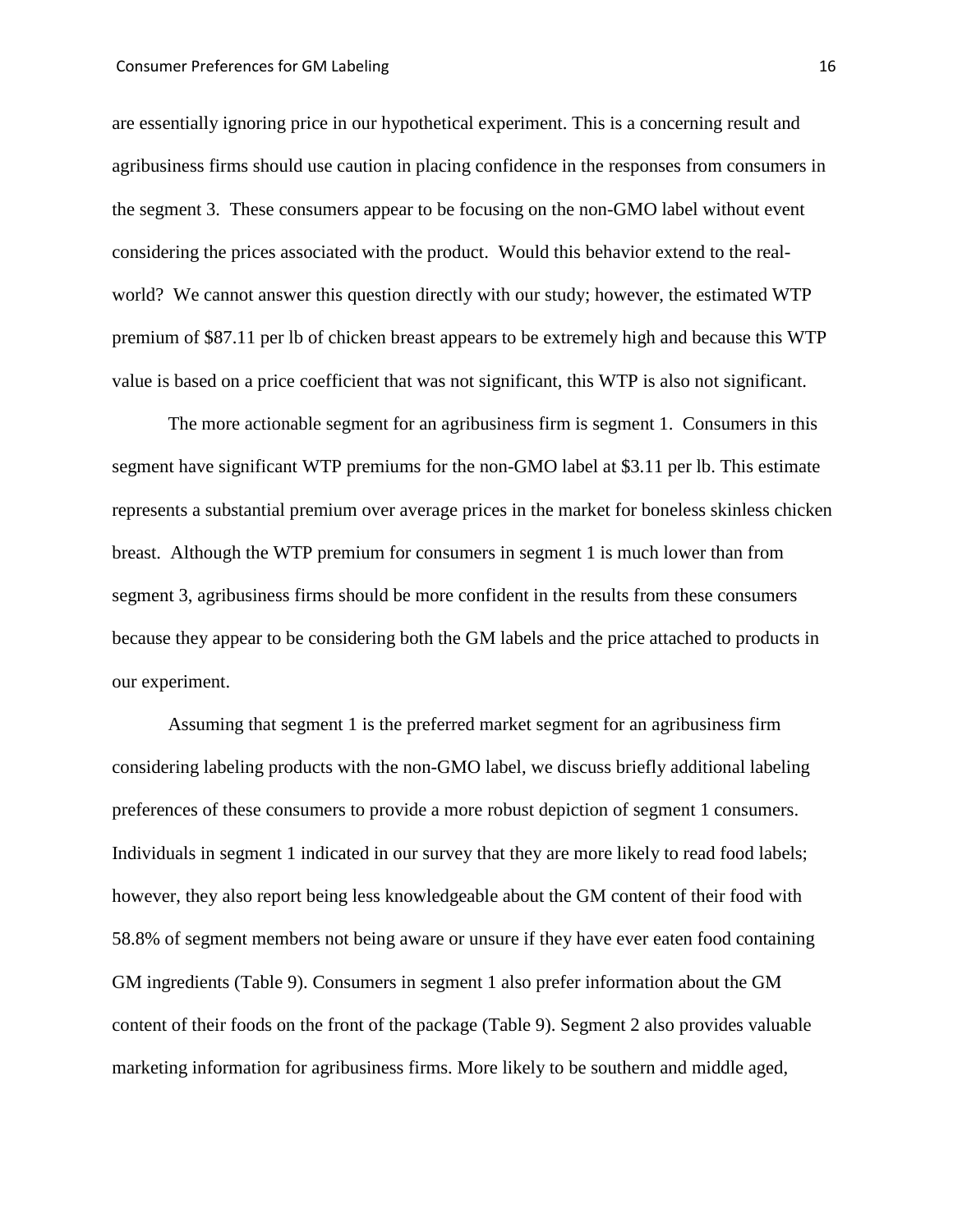#### Consumer Preferences for GM Labeling 17 and 17 and 17 and 17 and 17 and 17 and 17 and 17 and 17 and 17 and 17 and 17 and 17 and 17 and 17 and 17 and 17 and 17 and 17 and 17 and 17 and 17 and 17 and 17 and 17 and 17 and 17

consumers in segment 2 also report that they read food labels less frequently, are more knowledgeable about the GM content of their food, and if GM labeling were required, they would be more likely to prefer the information to be on the back of the package as part of the ingredients (Table 9). Segment 2 consumers are not WTP a premium for the non-GMO label but would require a discount to consume boneless skinless chicken breast carrying a GM label.

Our study provides important marketing information to agribusiness firms considering entering the non-GMO market as part of a diversification strategy. However, our study does have important limitations. First, our data set is limited with only 490 participants. With a more robust data set we may be able to identify more market segments and document additional differences between the segments. Second, our study is hypothetical and consumers did not exchange money for real products. As demonstrated by the results from segment 3, one of the problems with a hypothetical study is that individuals may not fully consider price because they are not actually making a purchase. Finally, our sample is not representative of the U.S. population because we focused on the primary grocery shopper in the household. Our results are therefore not generalizable to the U.S. overall.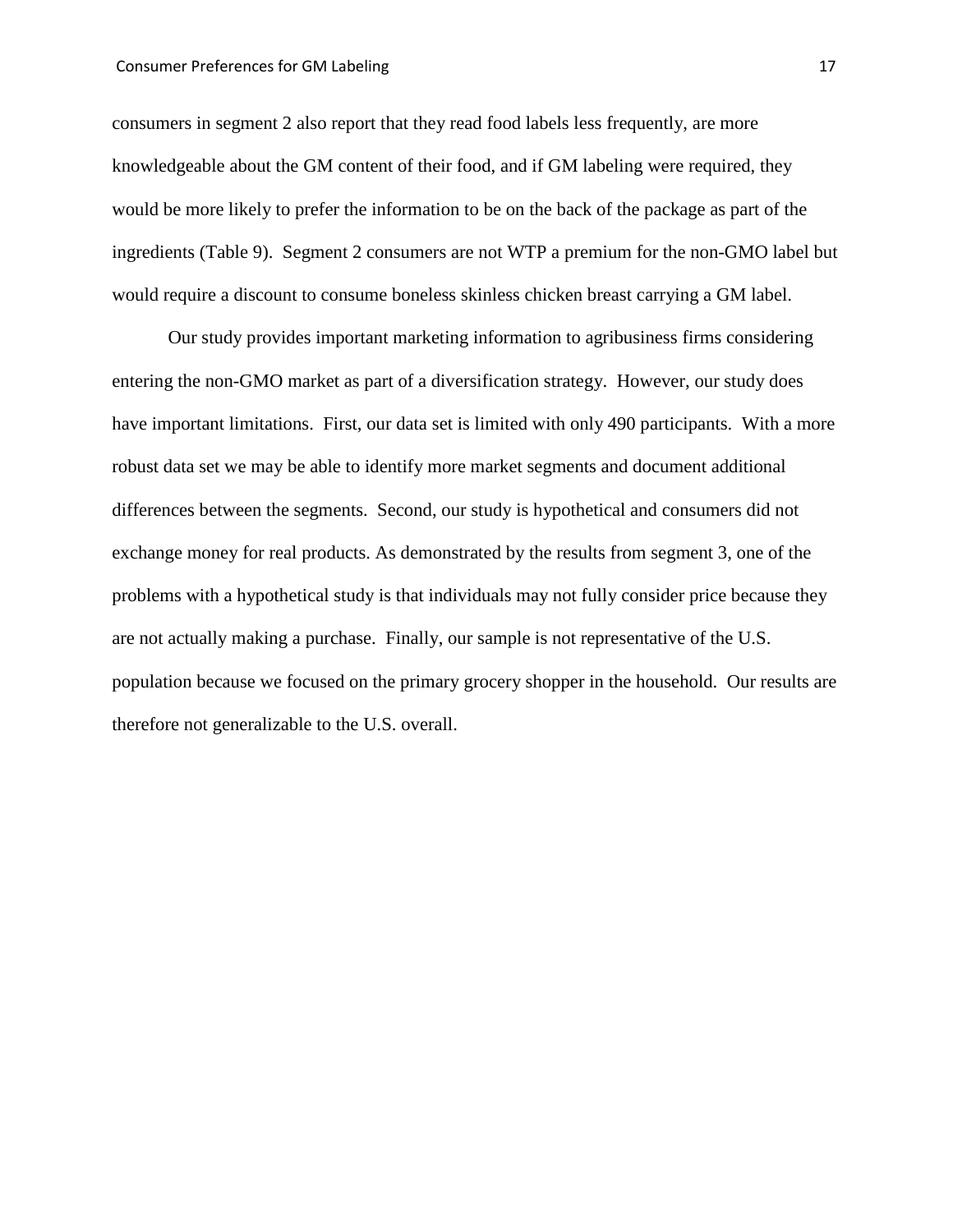#### **References**

- Blackwell, L., Bousquet, K., Counts, H., Romza-Kutz, D., & Werstak, S. (2017, Febuary 3). *Update: GMO labeling regs are back in limbo*. Retrieved from thompsoncoburn.com: https://www.thompsoncoburn.com/insights/blogs/food-fight/post/2017-02-03/updategmo-labeling-regs-are-back-in-limbo
- Bliemer, M. C., & Rose, J. M. (2010). Construction of experimental designs for mixed logit models allowing for correlation across choice observations. *Transportation Research Part B: Methodological, 44 (6)*, 720-734.
- Charles, D. (2016, 7 14). *Congress Just Passed A GMO Labeling Bill. Nobody's Super Happy About It*. Retrieved from NPR.org: http://www.npr.org/sections/thesalt/2016/07/14/486060866/congress-just-passed-a-gmolabeling-bill-nobodys-super-happy-about-it
- Dannenberg, A. (2009). The dispersion and development of consumer preferences for genetically modified food – a meta-analysis. *Ecological Economics 68*, 2182-2192.
- Delwaide, A.-C., Nalley, L. L., Dixon, B. L., Danforth, D. M., Nayga Jr., R. M., Van Loo, E. J., & Verbeke, W. (2015). Revisting GMOs: Are There Differences in European Consumers' Acceptance and Valuaion for Cisgenically vs Transgenically Bred Rice? *PLoS ONE 10(5)*.
- Dziak, John J., Coffman, Donna L., Lanza, Stephanie T., Li, Runzie. (2012). Sensitivity and specificty of information criteria. Technical Report Series, 12(119), 1-31
- Golan, E., & Kuchler, F. (2011). The Effect of GM Labeling Regime on Market Outcomes. *Frontiers of Economics and Globalization, 10*, 263-281.
- Greene, W. (2008). *Econometrics Analysis, 6th edition.* New York: Prentice Hall.
- Hensher, D., Rose, J., & Greene, W. (2015). *Applied choice analysis: A primer. 2nd Edition.* Cambridge: Cambridge University Press.
- Kikulwe, E. M., Birol, E., Wesseler, J., & Falck-Zepeda, J. (2011). A latent class approach to investigating demand for genetically modified banana in Uganda. *Agricultural Economics*.
- Klein, T. M., Wolf, E. D., Wu, R., & Sanford, J. C. (1987). High-Velocity microprojectiles for delivering nucleic acids into living cells. *Nature 337*, 70-73.
- Komirenko, Z. V. (2010). Do Canadian Consumers Have Concerns about Genetically Modified Animal Feeds? *AgBioForum, 13(3)*, 242-250.
- Lancaster, K. (1966). A New Approach to Consumer Theory. *Journal of Political Economy, 74(2)*, 132-157.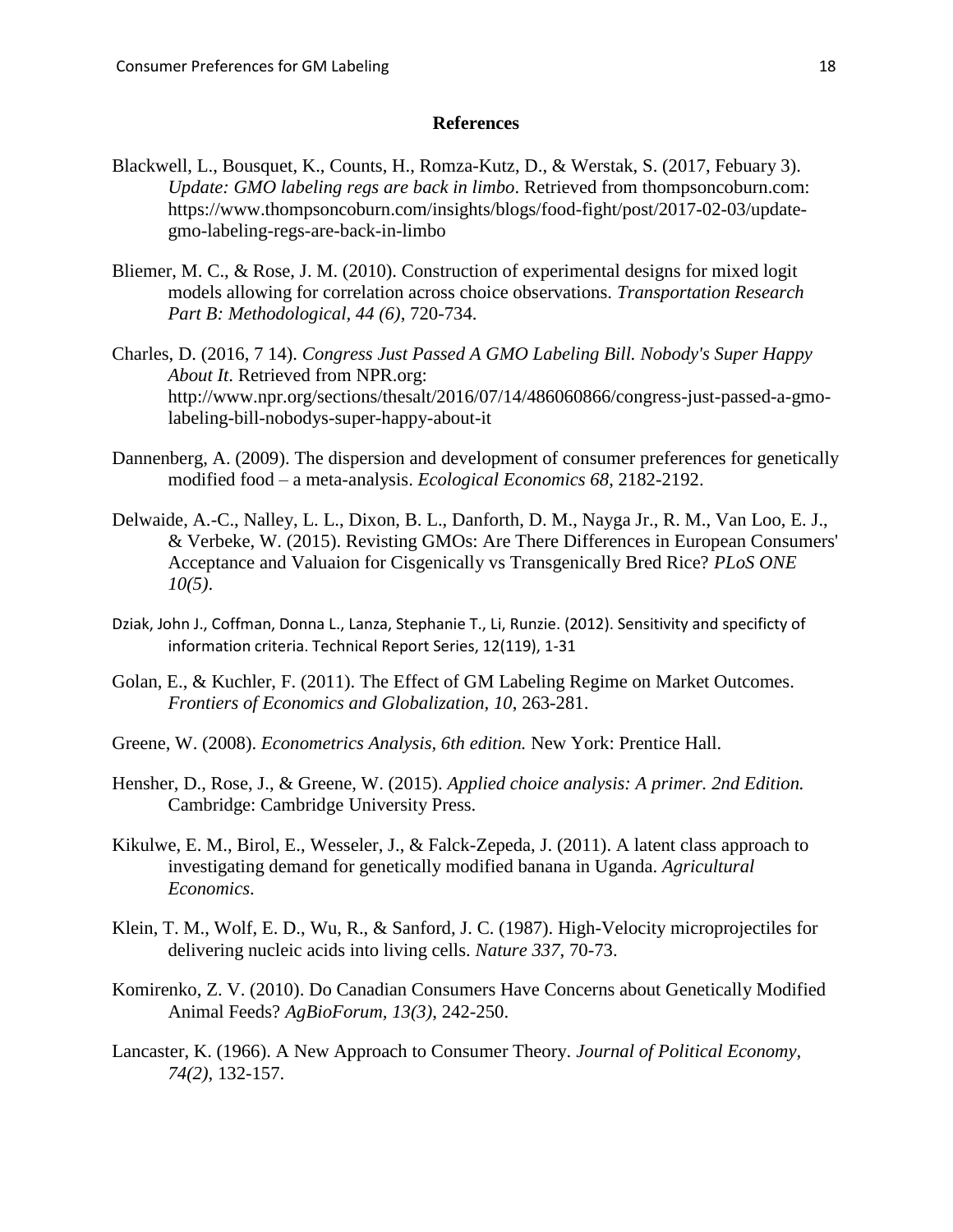- Liaukonyte, J., Streletskaya, N. A., Kaiser, H. M., & Rickard, B. J. (2013). Consumer Response to "Contains" and "Free of" Labeling: Evidence from Lab Experiments. *Applied Economic Perspectives and Policy, 00*(00), 1-32.
- Lusk, J. L., Mustafa, J., Kurlander, L., Roucan, M., & Taulman, L. (2005). A Meta-Analysis of Genetically Modified Food Valuation Studies. *Journal of Agricultural and Resource Economics 30(1)*, 28-44.
- McFadden, D. (1974). Conditional logit analysis of qualitative choice behavior. In P. Zarembka (ed.). *Frontiers in Econometrics* , 104-142.
- *Non-GMO Project*. (n.d.). Retrieved from nongmoproject.org: https://www.nongmoproject.org/
- Poinski, M. (2017, June 7). *USDA on GMO labeling law: 'Still on track, but a little behind'.* Retrieved from fooddive.com: http://www.fooddive.com/news/usda-on-gmo-labelinglaw-still-on-track-but-a-little-behind/444383/
- Stewart, P. A., & McLean, W. P. (2008). Public Perceptions of Benefits from and Worries over Plant-Made Industrial Products and Plant-Made Pharmaceuticals: The Influence of Institutional Trust. *Policy Research 25(4)*, 333-348.
- Strom, S. (2013, January 31). Genetic Changes to Food May Get Uniform Labeling. *The New York Times.*
- USDA. (2017, July 12). *Recent Trends in GE Adoption*. Retrieved from https://www.ers.usda.gov/data-products/adoption-of-genetically-engineered-crops-in-theus/recent-trends-in-ge-adoption.aspx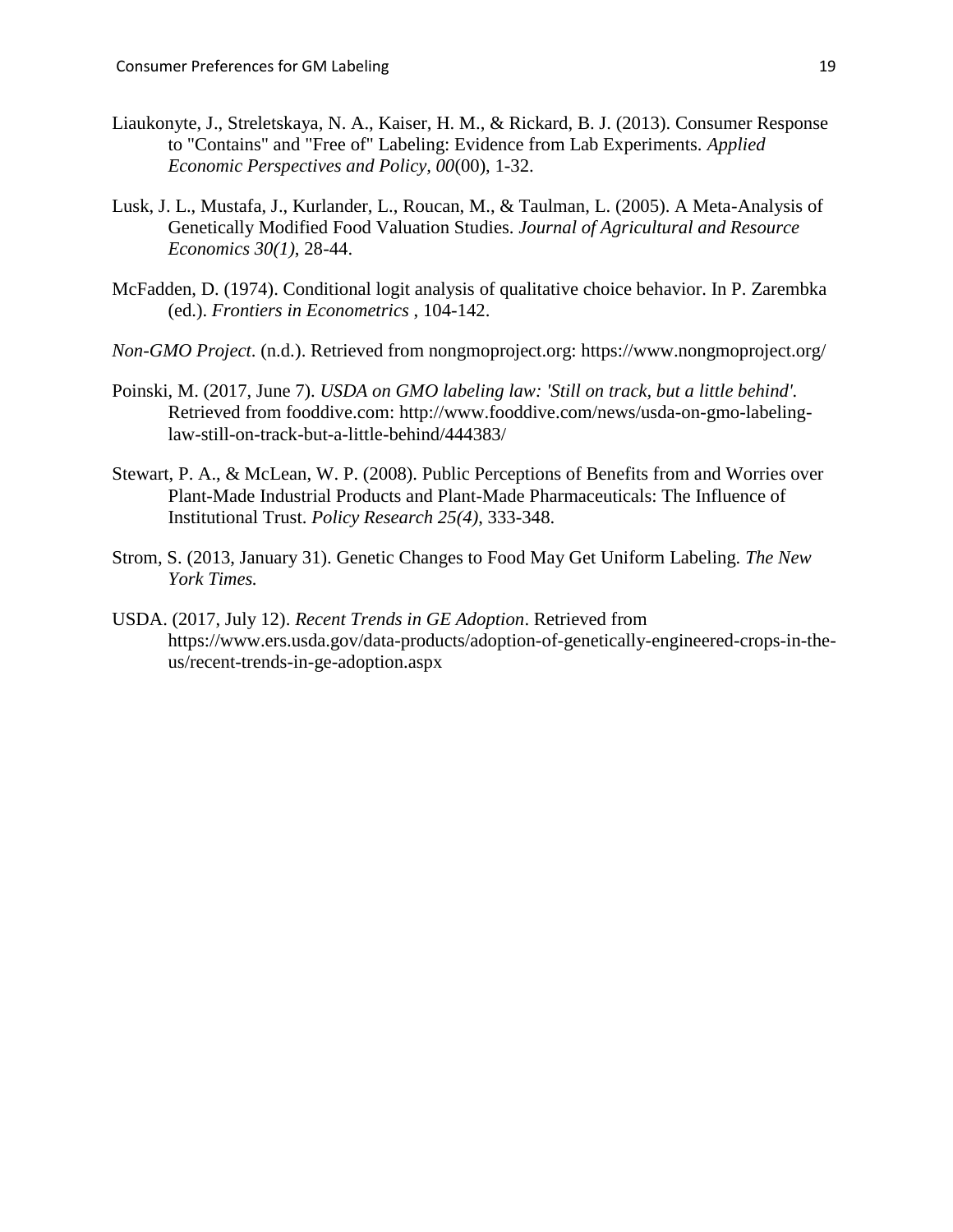| <b>Attributes</b>    | Coding         | <b>Levels/Descriptions</b> |
|----------------------|----------------|----------------------------|
| Price $(4)$          | \$2.99         | \$2.99                     |
|                      | \$6.99         | \$6.99                     |
|                      | \$10.99        | \$10.99                    |
|                      | \$14.99        | \$14.99                    |
|                      | $\overline{0}$ | $No$ -buy <sup>1</sup>     |
| $GM$ Content $(3)$   | 0, 0           | No information             |
|                      | 1, 0           | Non-GMO verified           |
|                      | 0, 1           | <b>Contains GM</b>         |
|                      | 0, 0           | $No$ -buy <sup>1</sup>     |
| Carbon Footprint (4) | 0, 0, 0        | No information             |
|                      | 1, 0, 0        | 79 oz $CO2e/b$ (low)       |
|                      | 0, 1, 0        | 90 oz CO2e/lb (medium)     |
|                      | 0, 0, 1        | $112$ oz $CO2e/lb$ (high)  |
|                      | 0, 0, 0        | No-buy                     |
| Local(2)             | 0              | No information             |
|                      | 1              | Local production           |
|                      | 0              | $No$ -buy                  |

**Table 1. Choice Experiment Attributes, Coding, Levels and Descriptions**

 $<sup>1</sup>$  No-buy option is an alternate specific constant rather than an attribute level</sup>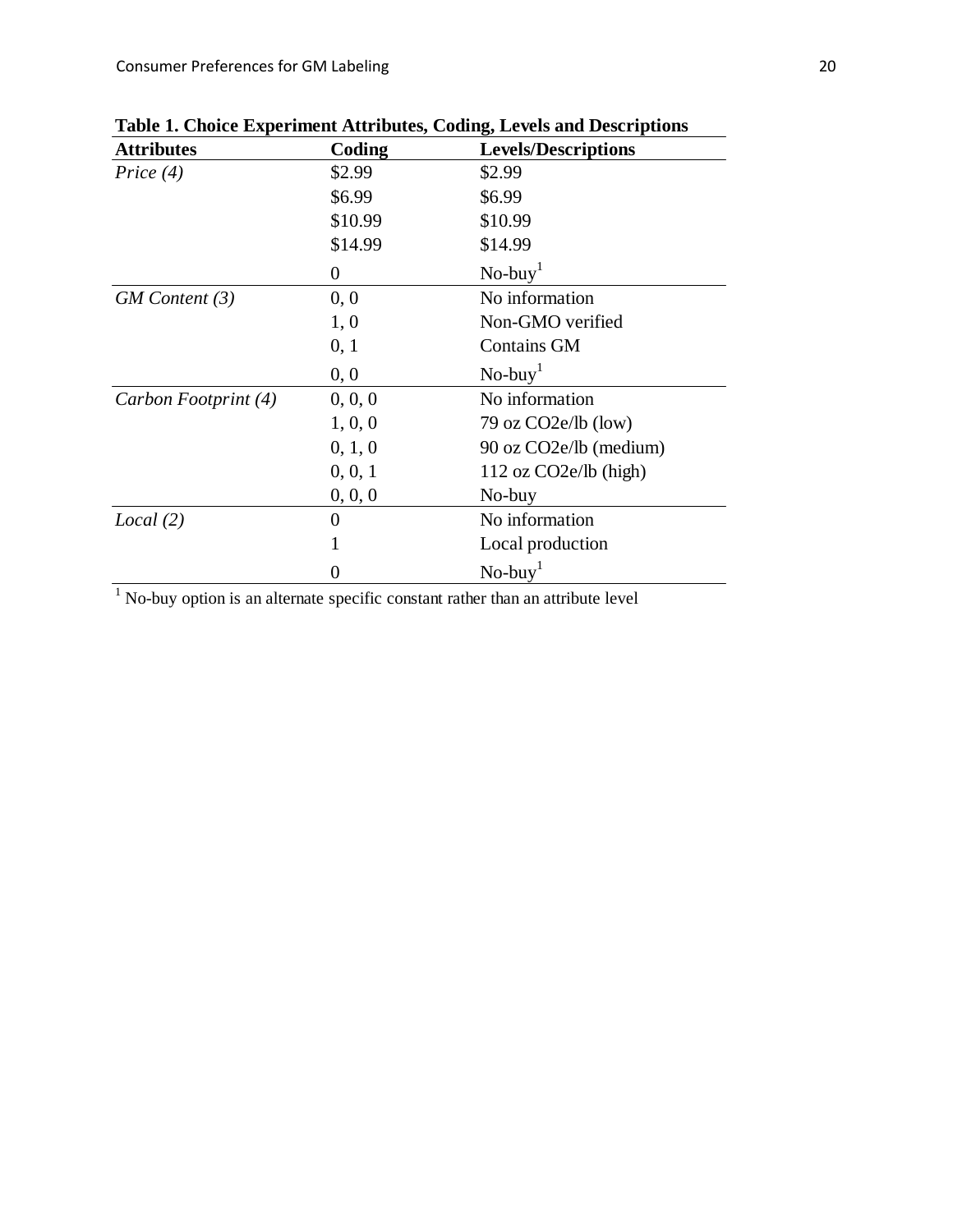| Characteristic                            | <b>Sample Statistics</b> |         |  |
|-------------------------------------------|--------------------------|---------|--|
| Gender                                    | Count                    | Percent |  |
| Male                                      | 160                      | 31.5%   |  |
| Female                                    | 348                      | 68.5%   |  |
| Age group                                 | Count                    | Percent |  |
| $18-24$ years                             | 27                       | 5.3%    |  |
| $25 - 34$ years                           | 121                      | 23.8%   |  |
| $35-44$ years                             | 94                       | 18.5%   |  |
| $45-54$ years                             | 76                       | 15.0%   |  |
| $55-64$ years                             | 88                       | 17.3%   |  |
| 65 years or older                         | 102                      | 20.1%   |  |
| <b>Education Level</b>                    | Count                    | Percent |  |
| Some Grade School                         | 0                        | 0.0%    |  |
| Some High School                          | 9                        | 1.8%    |  |
| High School Diploma                       | 159                      | 31.3%   |  |
| Associates Degree (2-year degree)         | 110                      | 21.7%   |  |
| Bachelors Degree (4-year degree)          | 157                      | 30.9%   |  |
| <b>Masters Degree</b>                     | 58                       | 11.4%   |  |
| <b>Doctoral Degree</b>                    | 15                       | 3.0%    |  |
| <b>Income</b>                             | Count                    | Percent |  |
| Under \$20,000                            | 60                       | 11.8%   |  |
| 20,000-39,999                             | 115                      | 22.6%   |  |
| 40,000-59,999                             | 107                      | 21.1%   |  |
| 60,000-79,999                             | 76                       | 15.0%   |  |
| 80,000-99,999                             | 67                       | 13.2%   |  |
| 100,000-119,999                           | 30                       | 5.9%    |  |
| 120,000-139,999                           | 19                       | 3.7%    |  |
| 140,000-159,999                           | 16                       | 3.1%    |  |
| $160,000$ and above                       | 18                       | 3.5%    |  |
| Region                                    | Count                    | Percent |  |
| Northeast                                 | 126                      | 24.8%   |  |
| Midwest                                   |                          |         |  |
| South                                     | 126                      | 24.8%   |  |
|                                           | 128                      | 25.2%   |  |
| West                                      | 128                      | 25.2%   |  |
| Race<br>American Indian or Alaska Native  | Count<br>6               | Percent |  |
|                                           |                          | 1.2%    |  |
| Asian                                     | 22                       | 4.3%    |  |
| <b>Black or African American</b>          | 43                       | 8.5%    |  |
| Native Hawaiian or Other Pacific Islander | 0                        | 0.0%    |  |
| White                                     | 420                      | 82.7%   |  |
| Mixed                                     | 9                        | 1.8%    |  |
| no response                               | 8                        | 1.6%    |  |
| Hispanic                                  | Count                    | Percent |  |
| Hispanic or Latino                        | 40                       | 7.9%    |  |
| Not Hispanic or Latino                    | 468                      | 92.1%   |  |

**Table 2. Sample Characteristics, Counts and Percentages**

Note: The sample size used is made up of the primary household grocery shoppers for individual households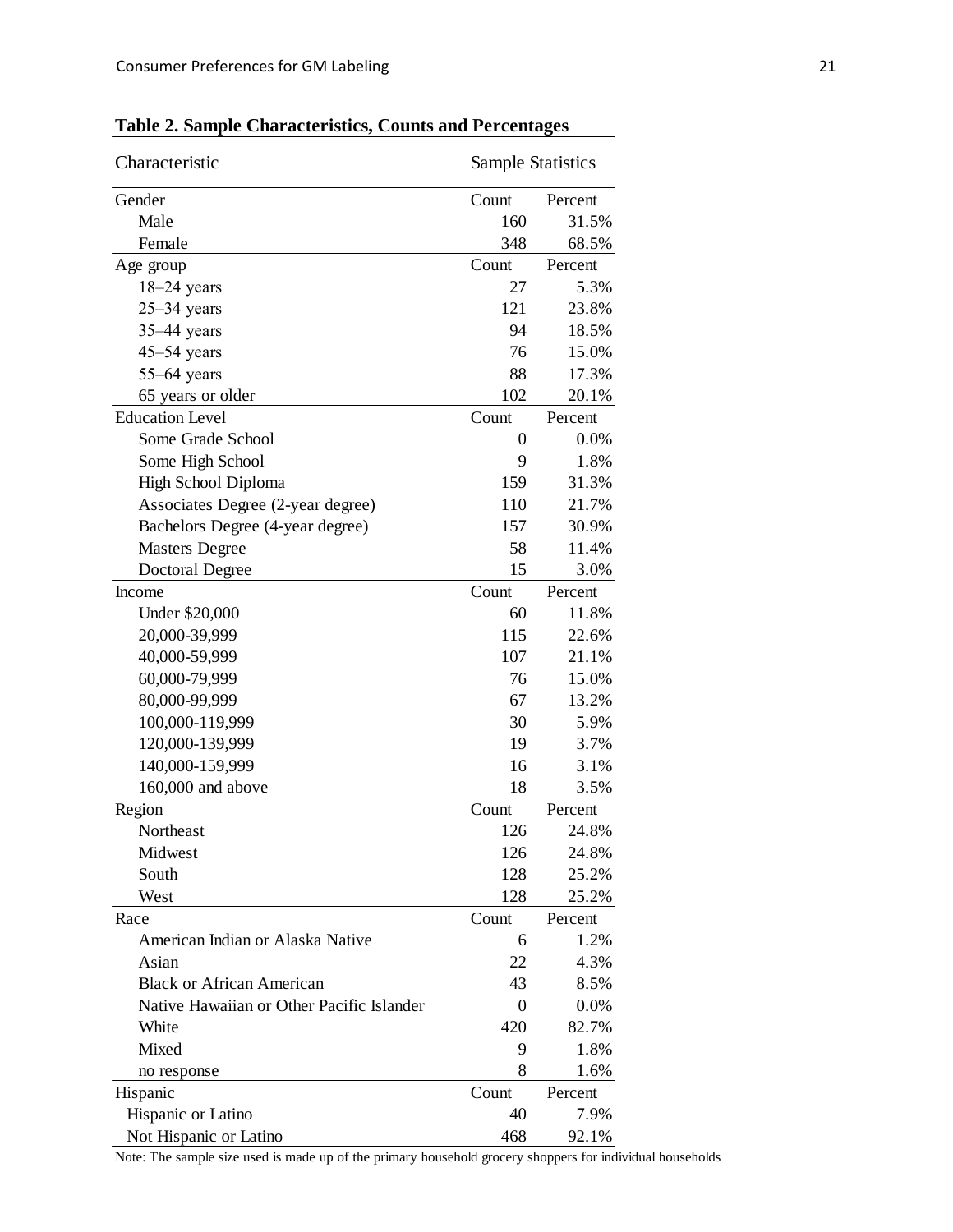#### Consumer Preferences for GM Labeling 22

#### Number of segments Number of parameters Log likelihood (LL) BIC BIC/N AIC AIC/N AIC3 AIC3/N 1 8 -3869.12 7804.44 1.99 7754.25 1.98 7762.25 1.98 2 17 -3340.47 6821.59 1.74 6714.93 1.71 6731.93 1.72 3 26 -2959.01 6133.14 1.56 5970.02 1.52 5996.02 1.53 4 35 -2862.87 6015.33 1.53 5795.75 1.48 5830.75 1.49

#### **Table 3. Model Fit Statistics**

Note: The sample size is 3920 choices from 490 consumers (N). Equations: BIC (Bayesian information criterion) as −LL + (P/2) \* ln(N);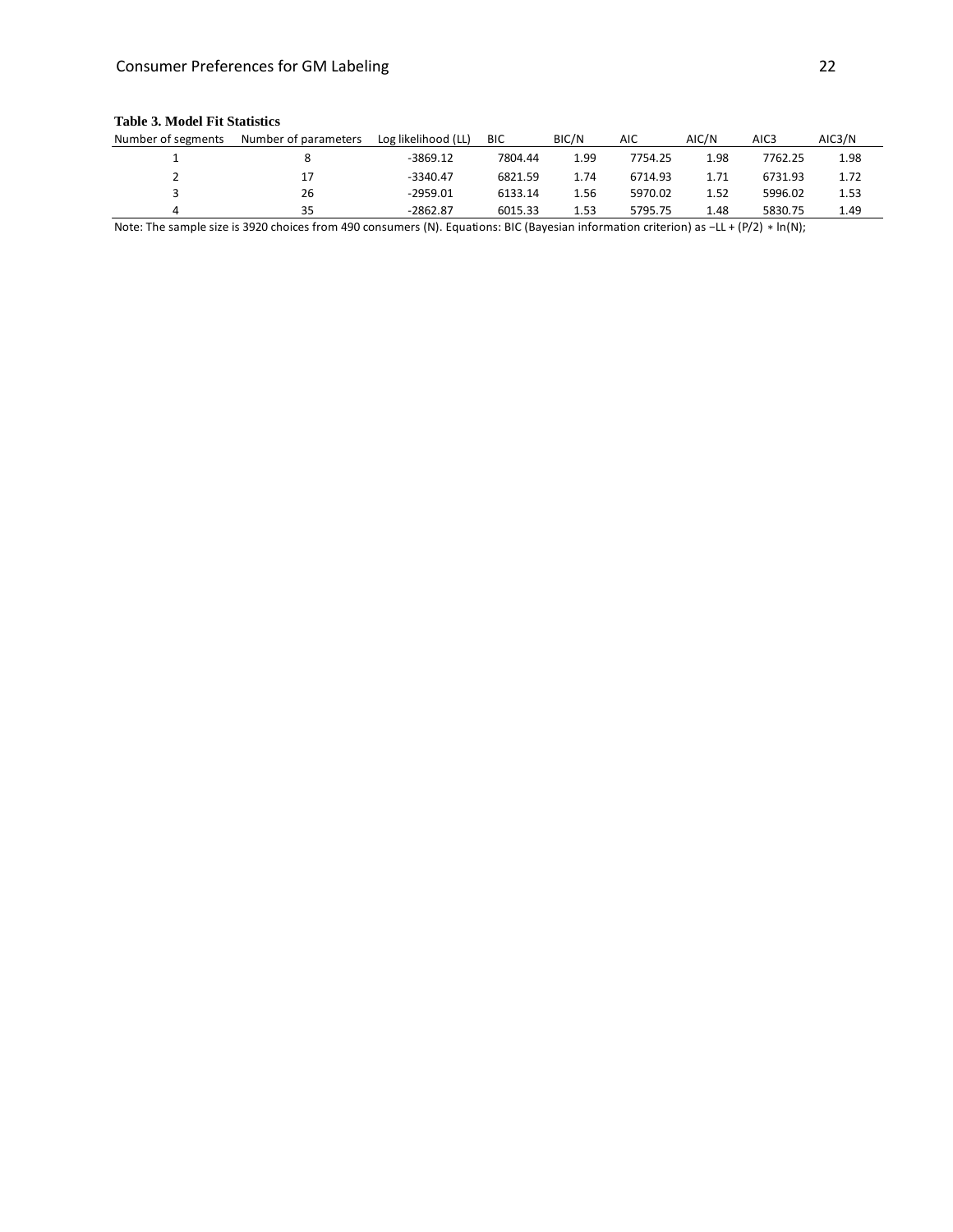| Variables        | Coeff. | Estimate       | Standard<br>Errors | $p$ -values |  |  |  |  |
|------------------|--------|----------------|--------------------|-------------|--|--|--|--|
| <b>PRICE</b>     | μ      | $-0.22$ ***    | 0.01               | 0.00        |  |  |  |  |
| $NON-GM (NG)$    | $\mu$  | $1.06$ ***     | 0.07               | 0.00        |  |  |  |  |
| GM(GM)           | $\mu$  | $-0.29$ ***    | 0.06               | 0.00        |  |  |  |  |
| LOWCO2 (LO)      | μ      | $0.17**$       | 0.07               | 0.01        |  |  |  |  |
| MEDIUMCO2 (MD)   | $\mu$  | 0.08           | 0.07               | 0.22        |  |  |  |  |
| $HIGHCO2$ (HI)   | μ      | 0.07           | 0.06               | 0.28        |  |  |  |  |
| LOCAL (LC)       | μ      | $0.32$ ***     | 0.04               | 0.00        |  |  |  |  |
| No-buy (NONE)    | μ      | ***<br>$-1.77$ | 0.08               | 0.00        |  |  |  |  |
| N. parameters    |        | 8              |                    |             |  |  |  |  |
| Log likelihood   |        | $-3869$        |                    |             |  |  |  |  |
| <b>BIC</b>       |        | 7804           |                    |             |  |  |  |  |
| <b>BIC/N</b>     |        | 1.99           |                    |             |  |  |  |  |
| <b>AIC</b>       | 7754   |                |                    |             |  |  |  |  |
| AIC/N            | 1.98   |                |                    |             |  |  |  |  |
| AIC <sub>3</sub> | 7762   |                |                    |             |  |  |  |  |
| AIC3/N           |        | 1.98           |                    |             |  |  |  |  |

Table 4. Multinomial Logit (MNL) Model Results (One-Class Solution,

\*\*\*, \*\*, \* Significance at  $1\%$ , 5%, 10% level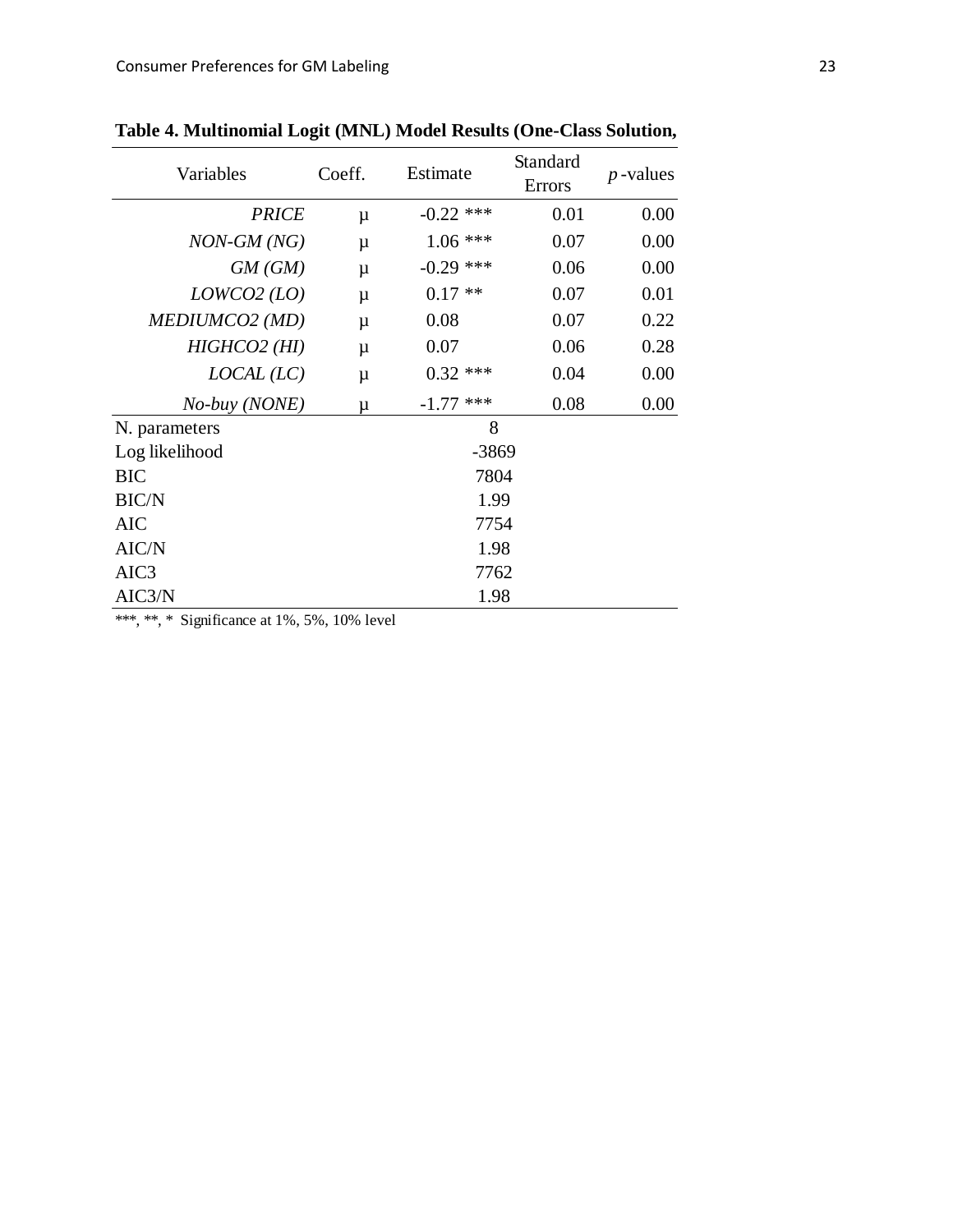| Variables                                   | Coeff. | Estimate    | Standard<br>Errors | $p$ -values |
|---------------------------------------------|--------|-------------|--------------------|-------------|
| Random Utility Parameters in Latent Class 1 |        |             |                    |             |
| <b>PRICE</b>                                | $\mu$  | $-0.54$ *** | 0.03               | 0.00        |
| $NON-GM (NG)$                               | $\mu$  | $1.67$ ***  | 0.21               | 0.00        |
| GM(GM)                                      | μ      | $-0.57$ *** | 0.14               | 0.00        |
| LOWCO2 (LO)                                 | μ      | $0.34 *$    | 0.19               | 0.07        |
| MEDIUMCO2 (MD)                              | $\mu$  | $0.28*$     | 0.15               | 0.06        |
| $HIGHCO2$ (HI)                              | $\mu$  | 0.09        | 0.16               | 0.56        |
| LOCAL (LC)                                  | $\mu$  | $0.44$ ***  | 0.12               | 0.00        |
| No-buy (NONE)                               | μ      | 2.36 ***    | 0.18               | 0.00        |
| Random Utility Parameters in Latent Class 2 |        |             |                    |             |
| <b>PRICE</b>                                | $\mu$  | $-0.32$ *** | 0.00               | 0.00        |
| $NON-GM (NG)$                               | $\mu$  | $-0.01$     | 0.17               | 0.95        |
| GM(GM)                                      | $\mu$  | $-0.24$ **  | 0.11               | 0.03        |
| LOWCO2 (LO)                                 | $\mu$  | $-0.01$     | 0.16               | 0.97        |
| MEDIUMCO2 (MD)                              | $\mu$  | 0.20        | 0.14               | 0.16        |
| $HIGHCO2$ (HI)                              | $\mu$  | $0.26*$     | 0.15               | 0.08        |
| LOCAL (LC)                                  | $\mu$  | $0.26$ ***  | 0.10               | 0.01        |
| No-buy (NONE)                               | μ      | 5.09 ***    | 0.29               | 0.00        |
| Random Utility Parameters in Latent Class 3 |        |             |                    |             |
| <b>PRICE</b>                                | $\mu$  | $-0.03$     | 0.02               | 0.15        |
| $NON-GM (NG)$                               | μ      | $2.30$ ***  | 0.18               | 0.00        |
| GM(GM)                                      | μ      | $-0.19$     | 0.12               | 0.11        |
| LOWCO2 (LO)                                 | μ      | $0.44$ ***  | 0.15               | 0.00        |
| MEDIUMCO2 (MD)                              | $\mu$  | 0.15        | 0.15               | 0.32        |
| $HIGHCO2$ (HI)                              | μ      | $-0.03$     | 0.15               | 0.85        |
| LOCAL (LC)                                  | μ      | $0.53$ ***  | 0.11               | 0.00        |
| No-buy (NONE)                               | μ      | $-0.08$     | 0.21               | 0.69        |
| Estimated latent class probabilities        |        |             |                    |             |
| Class 1                                     | prob.  | $0.39$ ***  |                    |             |
| Class 2                                     | prob.  | $0.30$ ***  |                    |             |
| Class 3                                     | prob.  | $0.30$ ***  |                    |             |
| N. parameters                               |        | 26          |                    |             |
| Log likelihood                              |        | $-2959$     |                    |             |
| <b>BIC</b>                                  |        | 6133        |                    |             |
| BIC/N                                       |        | 1.56        |                    |             |
| <b>AIC</b>                                  |        | 5970        |                    |             |
| AIC/N                                       |        | 1.52        |                    |             |
| AIC3                                        |        | 5996        |                    |             |
| AIC3/N                                      |        | 1.53        |                    |             |

**Table 5. Three-Segment Latent Class Model (LCM) Results** 

\*\*\*, \*\*, \* Significance at 1%, 5%, 10% level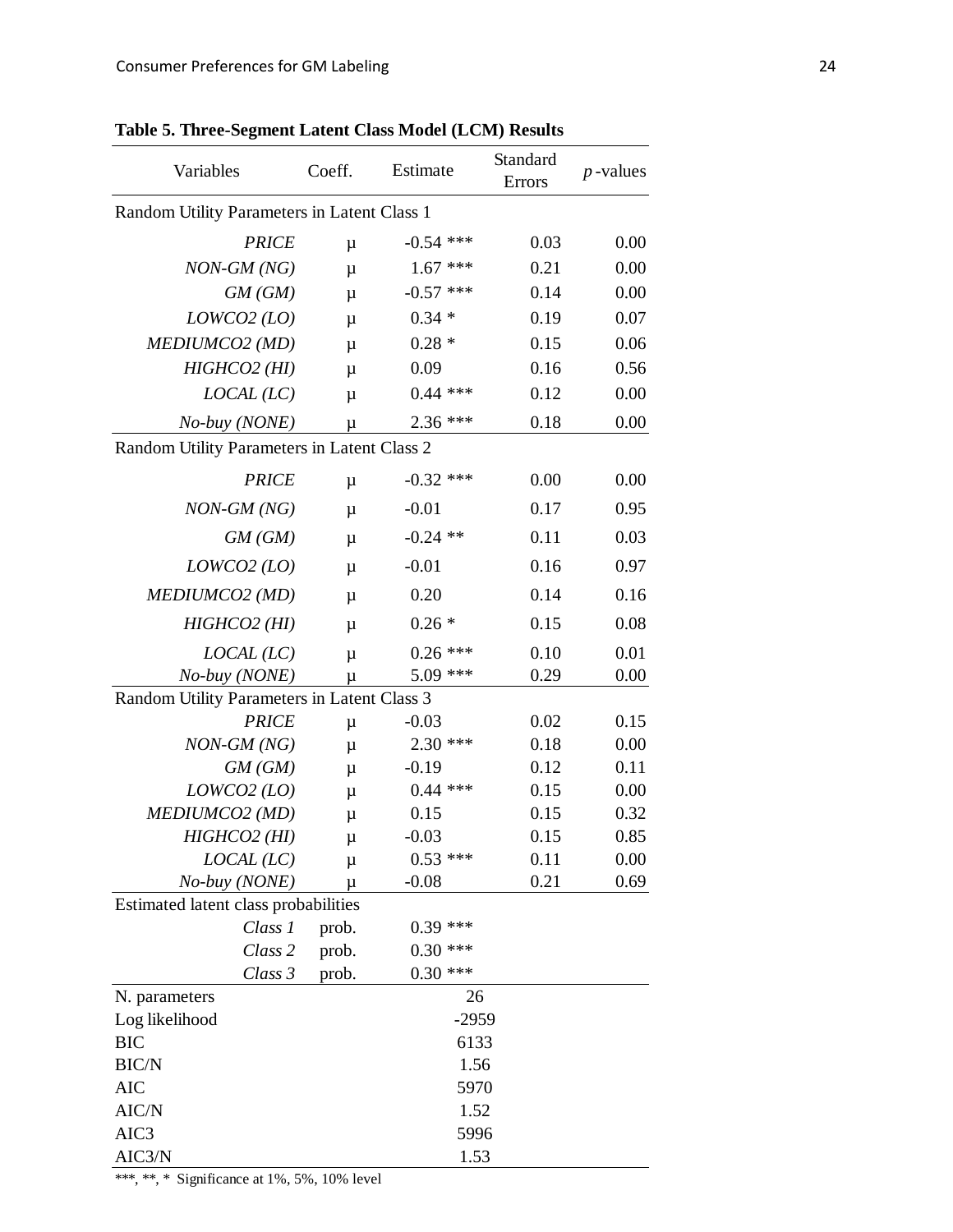| Table 6. Attributes and Characteristics for Segments |                |         |                |                |               |         |  |
|------------------------------------------------------|----------------|---------|----------------|----------------|---------------|---------|--|
| <b>Segment</b>                                       | 1              |         |                | $\overline{2}$ | 3             |         |  |
| Class Prob                                           | 39.3%          |         | 30.3%          |                | 30.4%         |         |  |
|                                                      |                |         |                |                |               |         |  |
| Price                                                | $-0.53582$ *** |         | $-0.31843$ *** |                | $-0.02617$    |         |  |
| NG                                                   | 1.66802 ***    |         | $-0.01077$     |                | 2.29788 ***   |         |  |
| <b>GM</b>                                            | $-0.57106$ *** |         | $-0.24299$ *** |                | $-0.18771$    |         |  |
| LO                                                   | $0.34057*$     |         | $-0.00609$     |                | $0.44479$ *** |         |  |
| <b>MD</b>                                            | $0.28443*$     |         | 0.20014        |                | 0.14779       |         |  |
| H1                                                   | 9230           |         | $0.26458*$     |                | $-0.0277$     |         |  |
| LC                                                   | $0.4407$ ***   |         | $0.2649$ ***   |                | $0.52753$ *** |         |  |
| <b>NONE</b>                                          | $-2.35622$     | ***     | $-5.09494$     | ***            | $-0.08368$    |         |  |
|                                                      | Count          | Percent | Count          | Percent        | Count         | Percent |  |
| Female***                                            | 149            | 77.3%   | 85             | 57.1%          | 100           | 67.0%   |  |
| Age 34***                                            | 29             | 15.0%   | 50             | 33.6%          | 67            | 44.9%   |  |
| Age35                                                | 56             | 29.0%   | 60             | 40.3%          | 49            | 32.8%   |  |
| Age55***                                             | 107            | 55.5%   | 39             | 26.2%          | 33            | 22.1%   |  |
| Income1                                              | 107            | 55.5%   | 80             | 53.8%          | 82            | 54.9%   |  |
| Income2                                              | 67             | 34.7%   | 57             | 38.3%          | 46            | 30.8%   |  |
| Income3                                              | 18             | 9.3%    | 12             | 8.1%           | 21            | 14.1%   |  |
| Rural                                                | 41             | 21.3%   | 33             | 22.2%          | 40            | 26.8%   |  |
| Education1                                           | 67             | 34.7%   | 49             | 32.9%          | 46            | 30.8%   |  |
| Education2                                           | 101            | 52.4%   | 74             | 49.7%          | 82            | 54.9%   |  |
| Education3                                           | 24             | 12.4%   | 26             | 17.5%          | 21            | 14.1%   |  |
| Region1                                              | 49             | 25.4%   | 39             | 26.2%          | 37            | 24.8%   |  |
| Region <sub>2</sub>                                  | 49             | 25.4%   | 33             | 22.2%          | 33            | 22.1%   |  |
| Region3                                              | 42             | 21.8%   | 44             | 29.6%          | 39            | 26.1%   |  |
| Region4                                              | 52             | 27.0%   | 29             | 19.5%          | 40            | 26.8%   |  |
| Cliv                                                 | 36             | 18.7%   | 33             | 22.2%          | 42            | 28.1%   |  |
| White***                                             | 169            | 87.6%   | 124            | 83.3%          | 112           | 75.0%   |  |
| Not Rural                                            | 151            | 78.3%   | 116            | 78.0%          | 109           | 73.0%   |  |
| $\mathbf N$                                          | 491            |         | 491            |                | 491           |         |  |
| Segment N                                            | 193            |         | 149            |                | 149           |         |  |

**Table 6. Attributes and Characterisitcs for Segments** 

note: Female is anyone not male, Age34 is any age 34 or below, Age35 is anyone between the ages of 35 and 54, Age55 is anyone 55 and older, Income1 is annual income of 59,999 and below, Income2 is annual household income between 60,000 and 119,999, Income3 is annual household income of 120,000 and above, Rural is anyone who lives in a rural area, Education1 is a high school diploma or below, Education2 is between an associates and bachelors degree, Education3 is masters degree and above, Region 1 is the northeast, Region2 is the midwest, Region3 is the south, Region 4 is the west, Cliv is any children living at home, White is anyone of the white race, and Not Rural is anyone is does not live in a rural area (e.g. suburban and urban).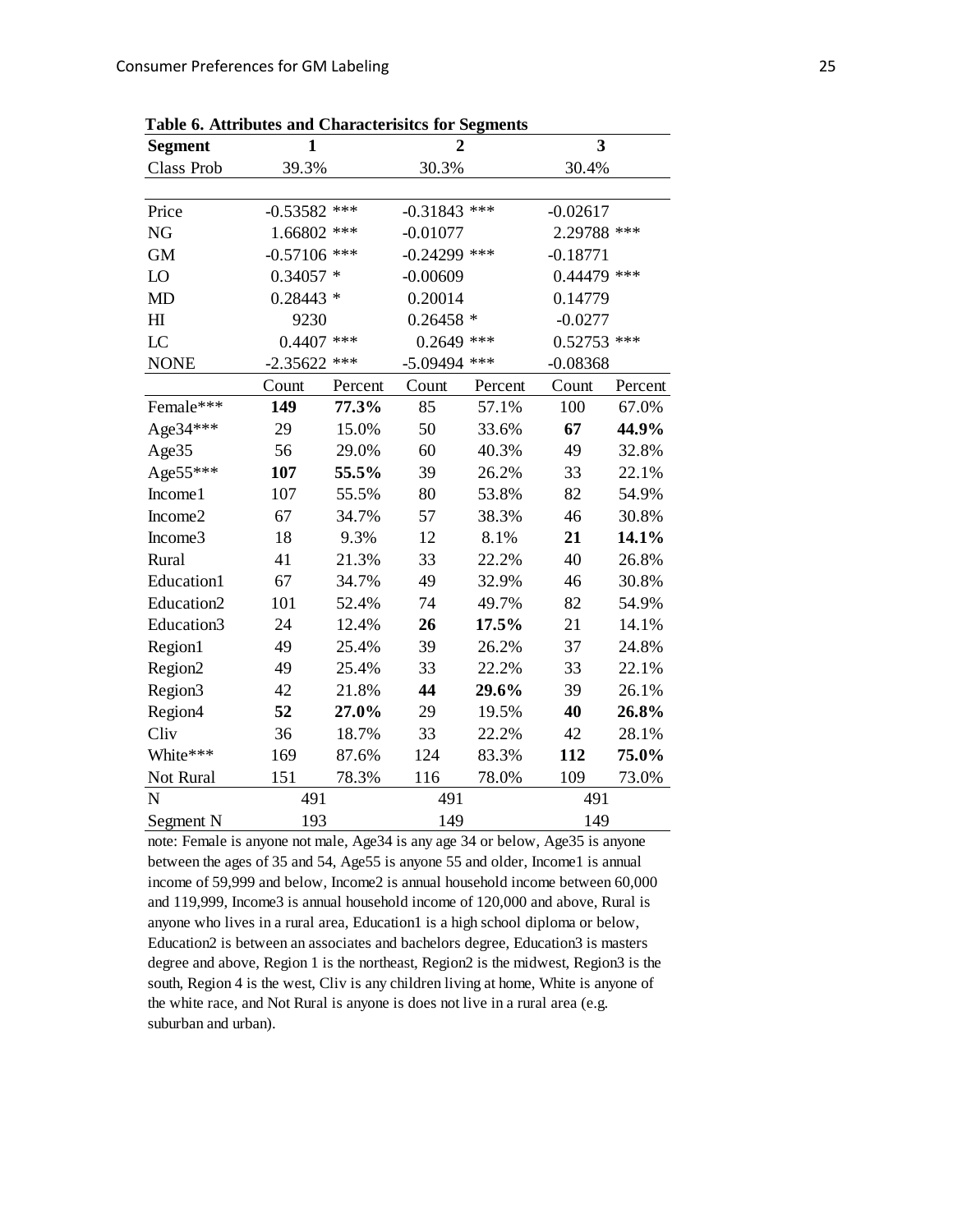|            | Non-GMO | GM      |
|------------|---------|---------|
| <b>MNL</b> | 4.86    | $-1.32$ |
| Segment 1  | 3.11    | $-1.07$ |
| Segment 2  | $-0.03$ | $-0.76$ |
| Segment 3  | 87.81   | $-7.17$ |

**Table 7. Willingness to Pay for Non-GMO (Voluntary) and GM (Mandatory) Labels on Chicken Products**

note: These are dollar values in price for pound premiums for boneless skinless chicken breast.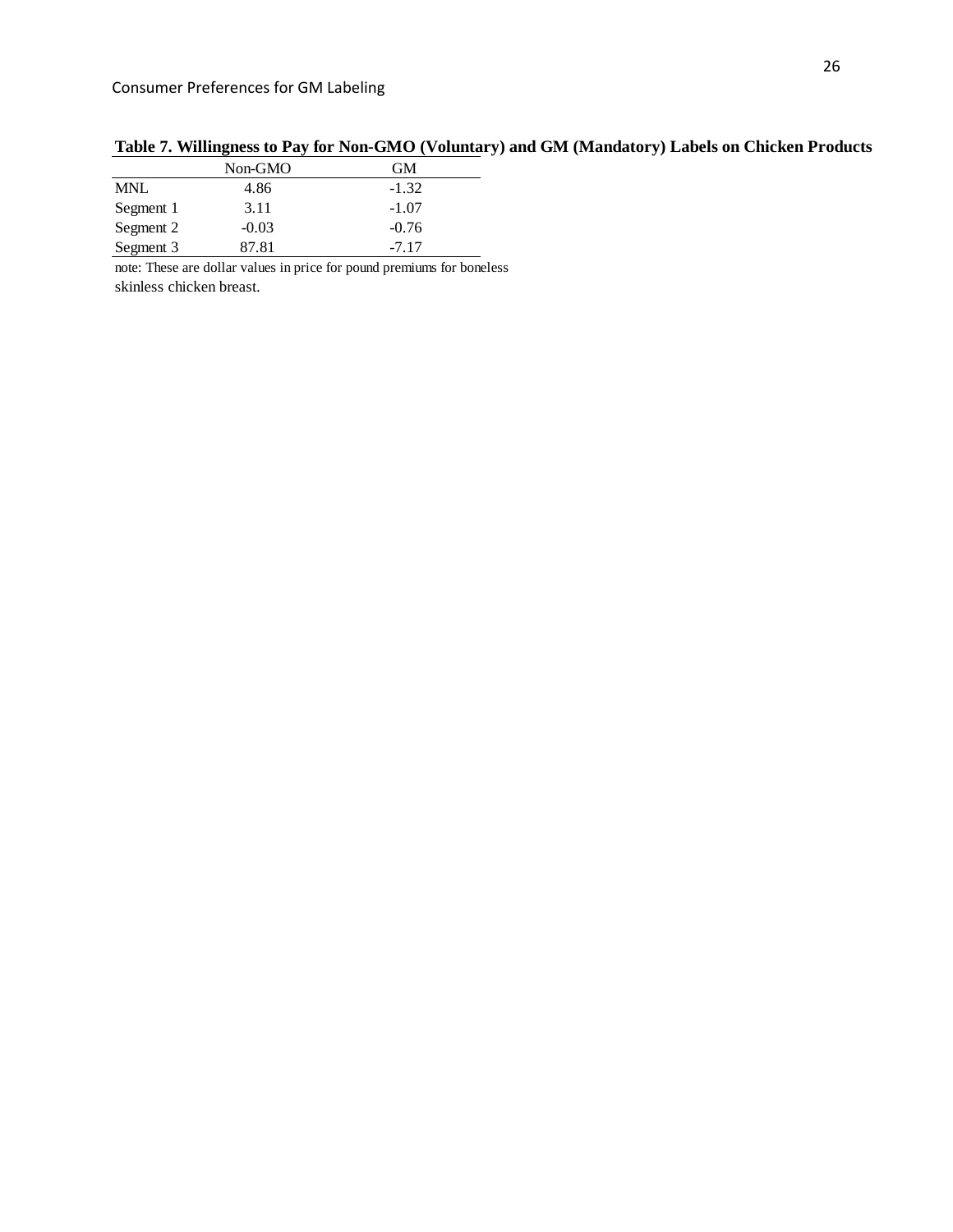|                                      |         | Table 8. Four-Segment Latent Class Model (LCM) Results |                    |             |
|--------------------------------------|---------|--------------------------------------------------------|--------------------|-------------|
| Variables                            | Coeff.  | Estimate                                               | Standard<br>Errors | $p$ -values |
|                                      |         | Random Utility Parameters in Latent Class 1            |                    |             |
| <b>PRICE</b>                         | μ       | $-0.65$ ***                                            | 0.42               | 0.00        |
| NON-GM (NG)                          | μ       | 0.26                                                   | 0.34               | 0.45        |
| GM(GM)                               | μ       | $0.82$ ***                                             | 0.17               | 0.00        |
| LOWCO2 (LO)                          | μ       | $0.58**$                                               | 0.27               | 0.03        |
| MEDIUMCO2 (MD)                       | μ       | 0.26                                                   | 0.21               | 0.21        |
| $HIGHCO2$ (HI)                       | μ       | 0.29                                                   | 0.23               | 0.21        |
| LOCAL (LC)                           | $\mu$   | $0.52$ ***                                             | 0.17               | 0.00        |
| No-buy (NONE)                        | μ       | $-3.72$ ***                                            | 0.00               | 0.00        |
|                                      |         | Random Utility Parameters in Latent Class 2            |                    |             |
| <b>PRICE</b>                         | μ       | $-0.72$ ***                                            | 0.10               | 0.00        |
| $NON-GM (NG)$                        | μ       | $-1.56*$                                               | 0.80               | 0.05        |
| GM(GM)                               | μ       | $-0.20$                                                | 0.43               | 0.64        |
| LOWCO2 (LO)                          | μ       | $-1.24$ **                                             | 0.56               | 0.03        |
| MEDIUMCO2 (MD)                       | μ       | $-0.21$                                                | 0.53               | 0.69        |
| $HIGHCO2$ (HI)                       | μ       | $-1.21$ **                                             | 0.58               | 0.04        |
| LOCAL (LC)                           | $\mu$   | $-0.69$                                                | 0.43               | 0.11        |
| No-buy (NONE)                        | μ       | $-11.82$ ***                                           | 1.45               | 0.00        |
|                                      |         | Random Utility Parameters in Latent Class 3            |                    |             |
| <b>PRICE</b>                         | μ       | $-0.07$ ***                                            | 0.02               | 0.00        |
| NON-GM (NG)                          | μ       | $0.96***$                                              | 0.14               | 0.00        |
| GM(GM)                               | μ       | $-0.29$ ***                                            | 0.09               | 0.00        |
| LOWCO2 (LO)                          | μ       | $0.20*$                                                | 0.11               | 0.07        |
| MEDIUMCO2 (MD)                       | μ       | $0.20*$                                                | 0.11               | 0.07        |
| $HIGHCO2$ (HI)                       | μ       | 0.08                                                   | 0.11               | 0.43        |
| LOCAL (LC)                           | $\mu$   | $0.35$ ***                                             | 0.07               | 0.00        |
| No-buy (NONE)                        | μ       | $-2.45$ ***                                            | 0.23               | 0.00        |
|                                      |         | Random Utility Parameters in Latent Class 4            |                    |             |
| <b>PRICE</b>                         | μ       | $-0.18$ ***                                            | 0.03               | 0.00        |
| NON-GM (NGE)                         | μ       | $3.18***$                                              | 0.26               | 0.00        |
| GM(GME)                              | μ       | $-0.58$ **                                             | 0.29               | 0.04        |
| LOWCO2 (LOE)                         | μ       | 0.11                                                   | 0.21               | 0.58        |
| <i>MEDIUMCO2 (MDE)</i>               | μ       | $-0.57$ **                                             | 0.22               | 0.01        |
| HIGHCO2 (HIE)                        | μ       | $-0.32$                                                | 0.20               | 0.11        |
| LOCAL (LCE)                          | μ       | $0.43$ ***                                             | 0.15               | 0.00        |
| No-buy (NONE)                        | μ       | $0.66**$                                               | 0.26               | 0.01        |
| Estimated latent class probabilities |         |                                                        |                    |             |
| Class 1                              | prob.   | $0.31***$                                              |                    |             |
| Class 2                              | prob.   | $0.16***$                                              |                    |             |
| Class 3                              | prob.   | $0.32$ ***                                             |                    |             |
| Class 4                              | prob.   | $0.22$ ***                                             |                    |             |
| N. parameters                        | 35      |                                                        |                    |             |
| Log likelihood -2862.87              |         |                                                        |                    |             |
| <b>BIC</b>                           | 6015.33 |                                                        |                    |             |
| <b>BIC/N</b>                         | 1.535   |                                                        |                    |             |
| <b>AIC</b>                           | 5795.75 |                                                        |                    |             |
| AIC/N                                | 1.479   |                                                        |                    |             |
| AIC3                                 | 5830.7  |                                                        |                    |             |
| AIC3/N                               | 1.48744 |                                                        |                    |             |

**Table 8. Four-Segment Latent Class Model (LCM) Results** 

\*\*\*, \*\*, \* Significance at 1%, 5%, 10% level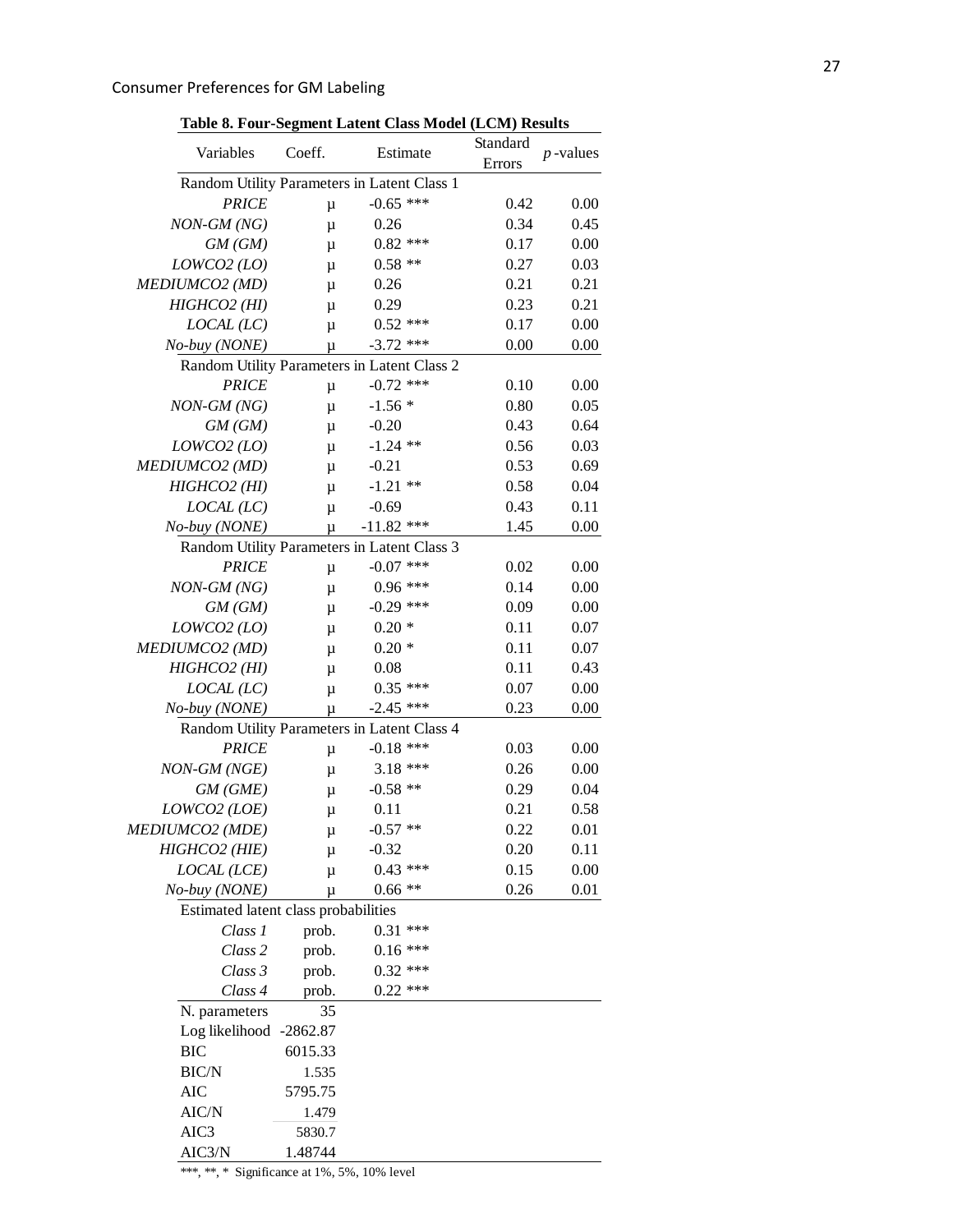### **Table 9: Food Label Information Survey Responses**

| $\mathbf{C}_{\mathbf{A}}$<br>Segment |    |       |       |  |
|--------------------------------------|----|-------|-------|--|
| $Cl$ ass<br>Prot                     | 3% | 30.3% | 30.4% |  |

*Beyond looking at brand name, how often do you read food labels*

|            | Count | Percent | Count | Percent | Count | Percent | <b>Test Statistic</b> |
|------------|-------|---------|-------|---------|-------|---------|-----------------------|
| Never      |       | $0.5\%$ | ∠     | l.3%    |       | $0.0\%$ |                       |
| Rarely     | 21    | 10.9%   | 21    | 14.1%   | 8     | 5.4%    |                       |
| Sometimes  | 57    | 29.7%   | 51    | 34.2%   | 31    | 20.8%   |                       |
| Frequently | 78    | 40.6%   | 58    | 38.9%   | 67    | 45.0%   | $\gamma$ 2: 25.510    |
| Always     | 35    | 18.2%   | 17    | 11.4%   | 43    | 28.9%   | $p$ -value: 0.001     |

*Have you ever eaten any food containing genetically modified ingredients?*

|               | Count | Percent | Count | Percent | Count |       | Percent Test Statistic        |
|---------------|-------|---------|-------|---------|-------|-------|-------------------------------|
| Yes           |       | 41.1%   | 76    | 51.0%   | 82    | 55.0% |                               |
| No            |       | 5.7%    | 13    | 8.7% 22 |       |       | $14.8\%$ $\chi$ 2: 21.684     |
| I am not sure | 102   | 53.1%   | 60    | 40.3%   | 45    |       | 30.2\% <i>p</i> -value: 0.000 |

*If genetically modified ingredients were requied to be labeld, where do you feel the best place to display these ingredients on a food product label*

|                                                                                  | Count | Percent | Count | Percent | Count | Percent | <b>Test Statistic</b> |  |
|----------------------------------------------------------------------------------|-------|---------|-------|---------|-------|---------|-----------------------|--|
| Back part of the ingredients                                                     | 30    | 15.6%   | 38    | 25.5%   | 26    | 17.4%   |                       |  |
| Back separate from ingredients                                                   | 30    | 15.6%   | 30    | 20.1%   |       | 10.1%   |                       |  |
| On the front of the package                                                      | 83    | 43.2%   | 65    | 43.6%   | 64    | 43.0%   | $\gamma$ 2: 22.915    |  |
| On the front displayed as a warning                                              | 49    | 25.5%   | 16    | 10.7%   | 44    | 29.5%   | $p$ -value: $0.001$   |  |
| Note: $\gamma$ 2 test statistics compare differences between all three segments. |       |         |       |         |       |         |                       |  |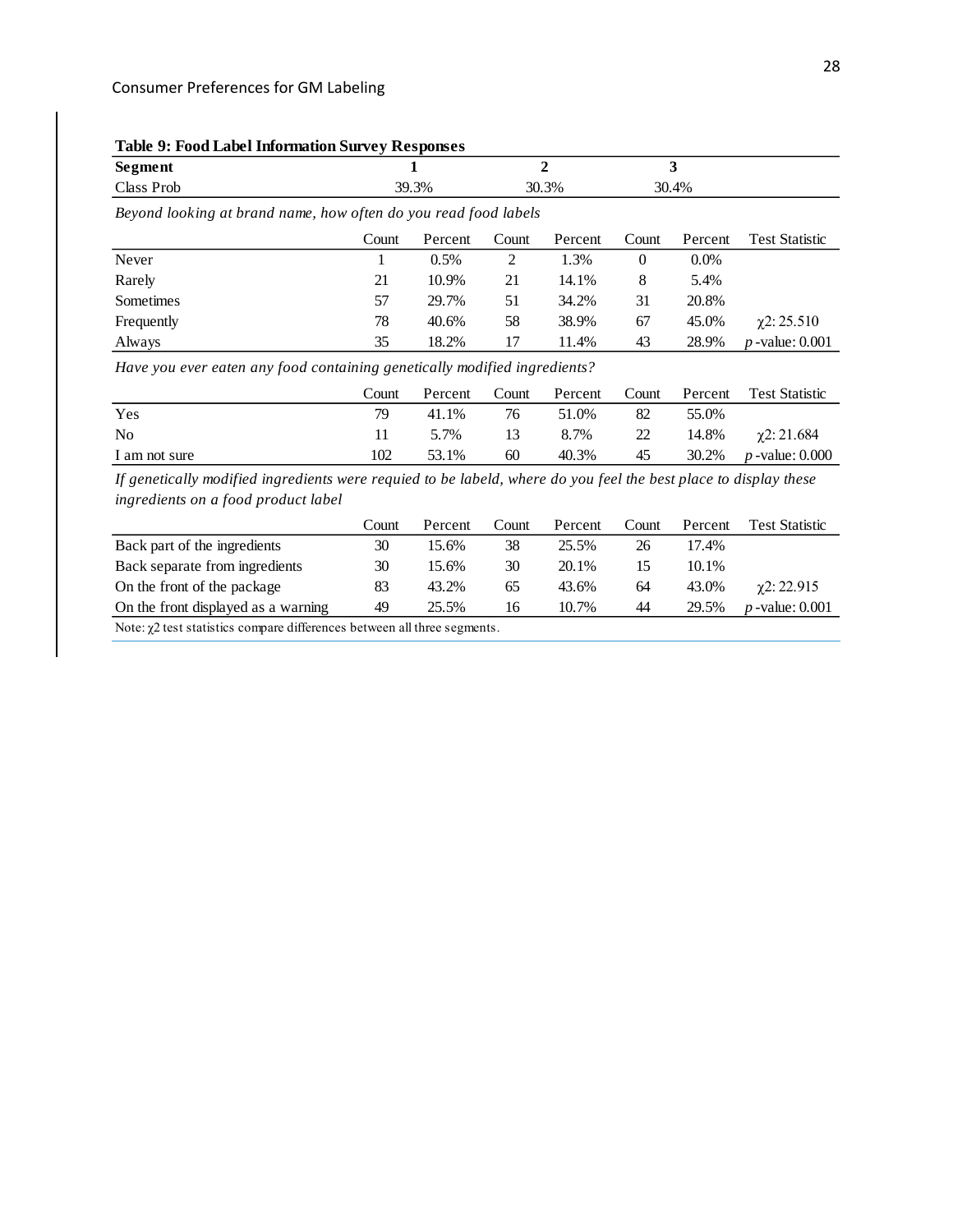### **Figure 1.**

If these were your only options, which would you choose? Choose by clicking one of the buttons below:

#### $(1 of 8)$



**Service** 0%  $100%$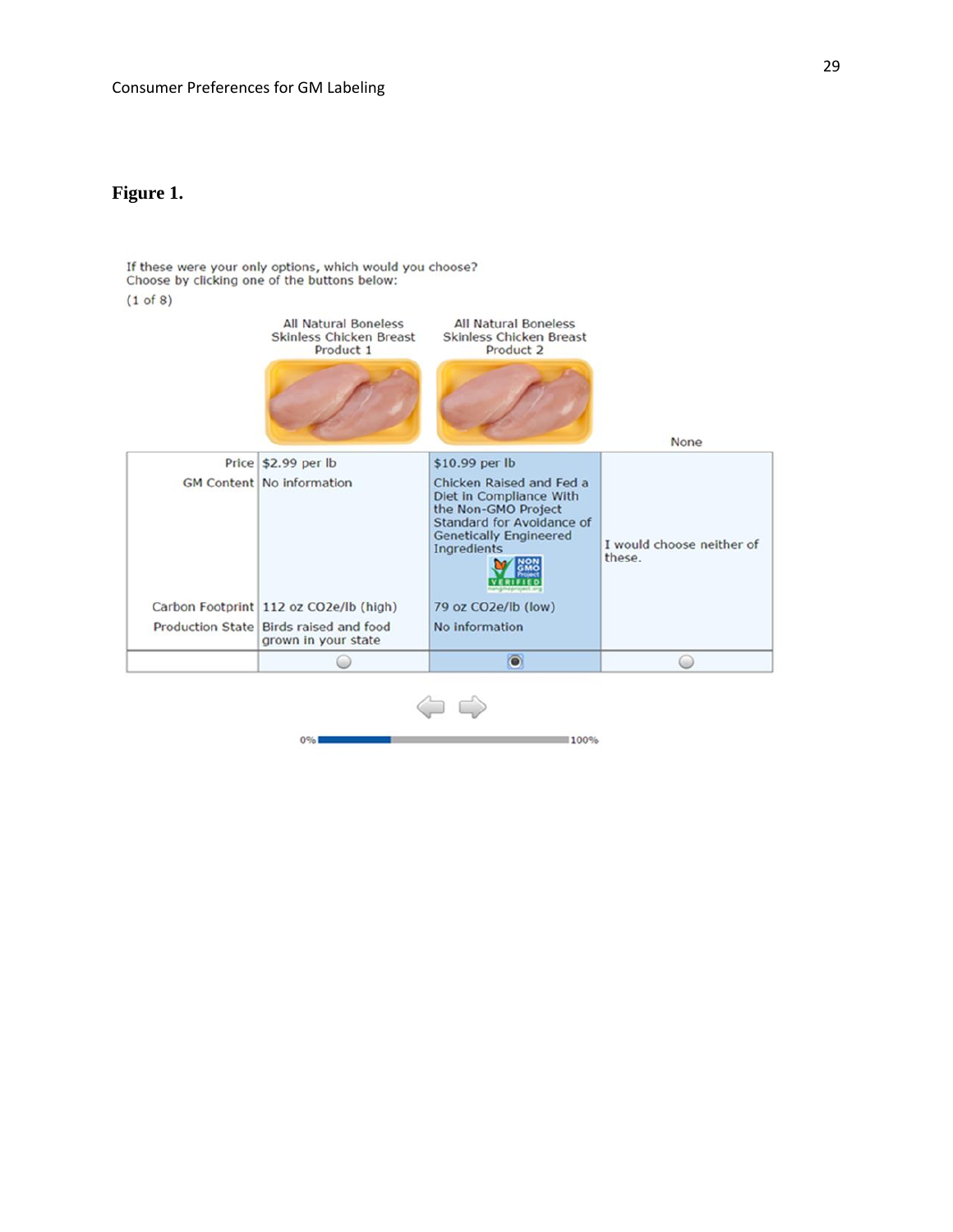#### **Appendix**

#### **Survey Instrument**

#### **IMPLIED CONSENT INFORMATION**

[Participants will be given this information as well as a link to the survey.]

Dear Consumer,

This research is being conducted by researchers at the University of Arkansas. The purpose of this survey is to better understand how you make decisions on purchasing food products and what types of food labels you prefer. There are no anticipated risks to participating. The survey should take 20 minutes to complete. Your participation is completely voluntary. Your responses will be recorded anonymously and no identifying personal information will be collected on the survey. Responses will be aggregated for presentation.

The survey has three parts. The first part is a choice experiment where you will be asked to make choices between different sets of products. The second part is a series of questions to help us better understand your purchasing decisions in the choice experiment and your preferences for different approaches to labeling food. The third part is a short series of demographic questions. You are free to refuse to participate in the research and to stop completing the survey at any time.

If you have any questions about this survey itself, please contact Nathan Kemper by email or phone at nkemper@uark.edu or 479-575-2697. You may also contact the University of Arkansas Research Compliance office listed below if you have questions about your rights as a participant, or to discuss any concerns about, or problems with the research: Iroshi (Ro) Windwalker, CIP, IRB/RSC Coordinator Research Compliance, 109 MLKG Building, Fayetteville, AR 72701, Ph. 479.575.2208, Fax 479.575.6527

Sincerely,

Nathan Kemper

IRB #15-10-192 Approved: 10/19/2015 Expires: 10/18/2016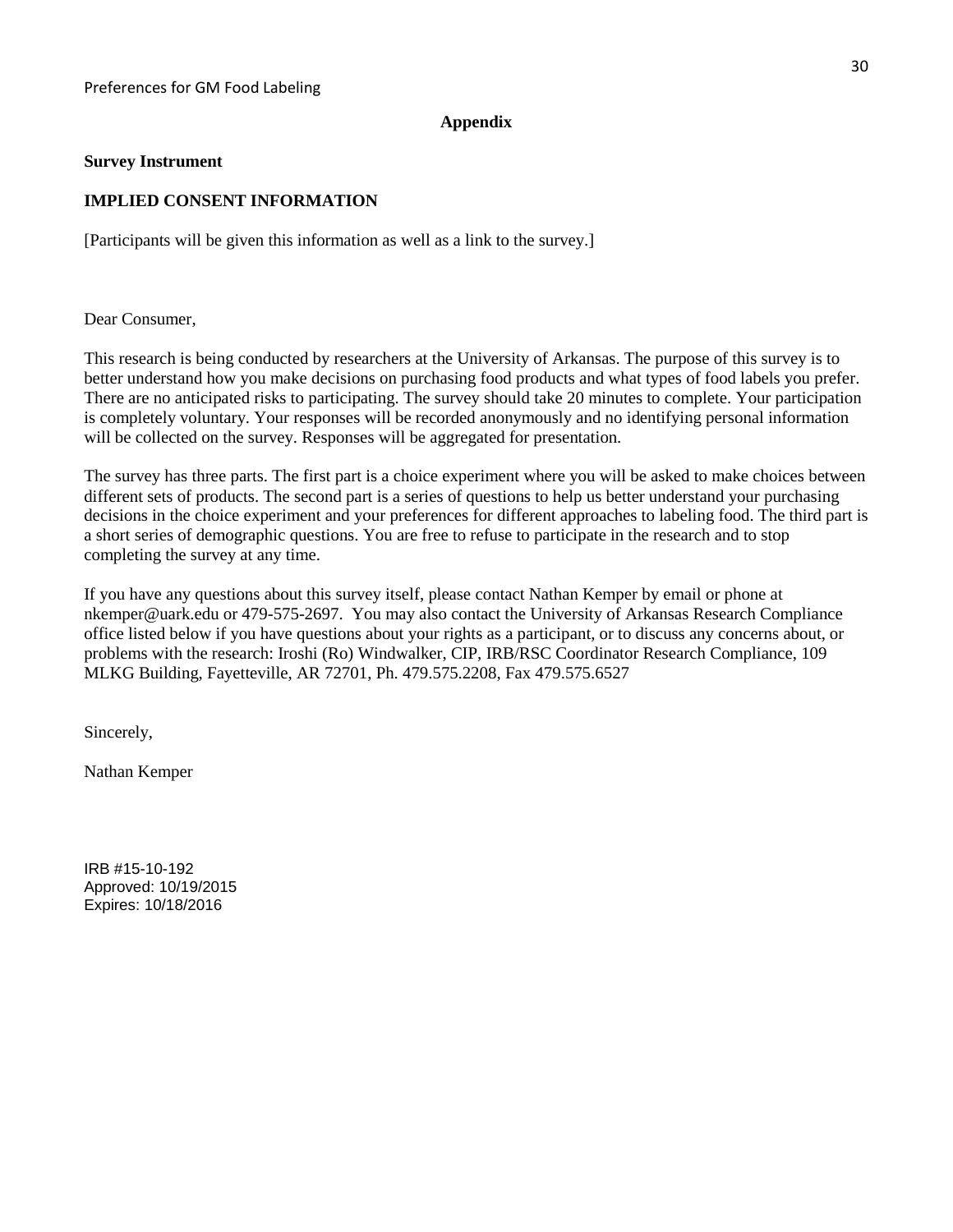# **Part 1. Choice Experiment**

[*Participants will first be presented with a set of instructions that are common across all surveys*]

#### **Instructions**:

The United States does not follow a mandatory approach to the labeling of genetically modified food. Therefore, food producers are not required to label the genetically modified content of their food. As a result, under our current voluntary system the foods that typically carry a label are those carrying a non-genetically modified label. In the choice experiment portion of this survey, you will be asked to choose between food products that may or may not carry label statements regarding the genetically modified content of the food. Please consider all information provided for each product before making each purchase decision. Thank you.

#### **Label Terms Defined**:

*Genetically Modified Organism (GMO)*: in this survey, genetic modification (GM) refers to the production of heritable improvements in organisms for specific uses via genetic engineering (GE) and a genetically modified organism (GMO) is a plant produced through GM. The GM information on the labels in this survey refer only to the ingredients in the diet fed to the chickens.

*The Non-GMO Project*: a non-profit organization committed to preserving and building the non-GMO food supply, educating consumers, and providing verified non-GMO choices. Poultry carrying a Non-GMO Project Verified label indicates the bird was raised on a diet containing non-GMO feed.

*Carbon Footprint*: the total amount of Greenhouse Gas Emissions associated with a product, along its supply chain, including emissions from consumption, end-of-life recovery and disposal. Expressed in ounces (oz) of carbon dioxide equivalent  $(CO<sub>2</sub>e)$  per pound (lb) of meat.

*Production State*: the production location refers to BOTH the production of the feed AND the location of where the birds were raised.

Screening Questions

1. In my household…

I am solely responsible for making all grocery purchasing decisions *[proceed]* 

\_\_\_\_\_I have shared responsibility for making grocery purchasing decisions *[proceed]*

\_\_\_\_\_I do not have any responsibility for making grocery purchasing decisions *[discontinue]*

2. How many times have you purchased *chicken breast meat* in the past 12 months?

| [0] [discontinue] | $-1-6$ [proceed]             |
|-------------------|------------------------------|
| 7.10L             | $\mathbf{1} \cap \mathbf{1}$ |

\_\_\_\_\_7-12 *[proceed]* \_\_\_\_\_13 or more *[proceed]*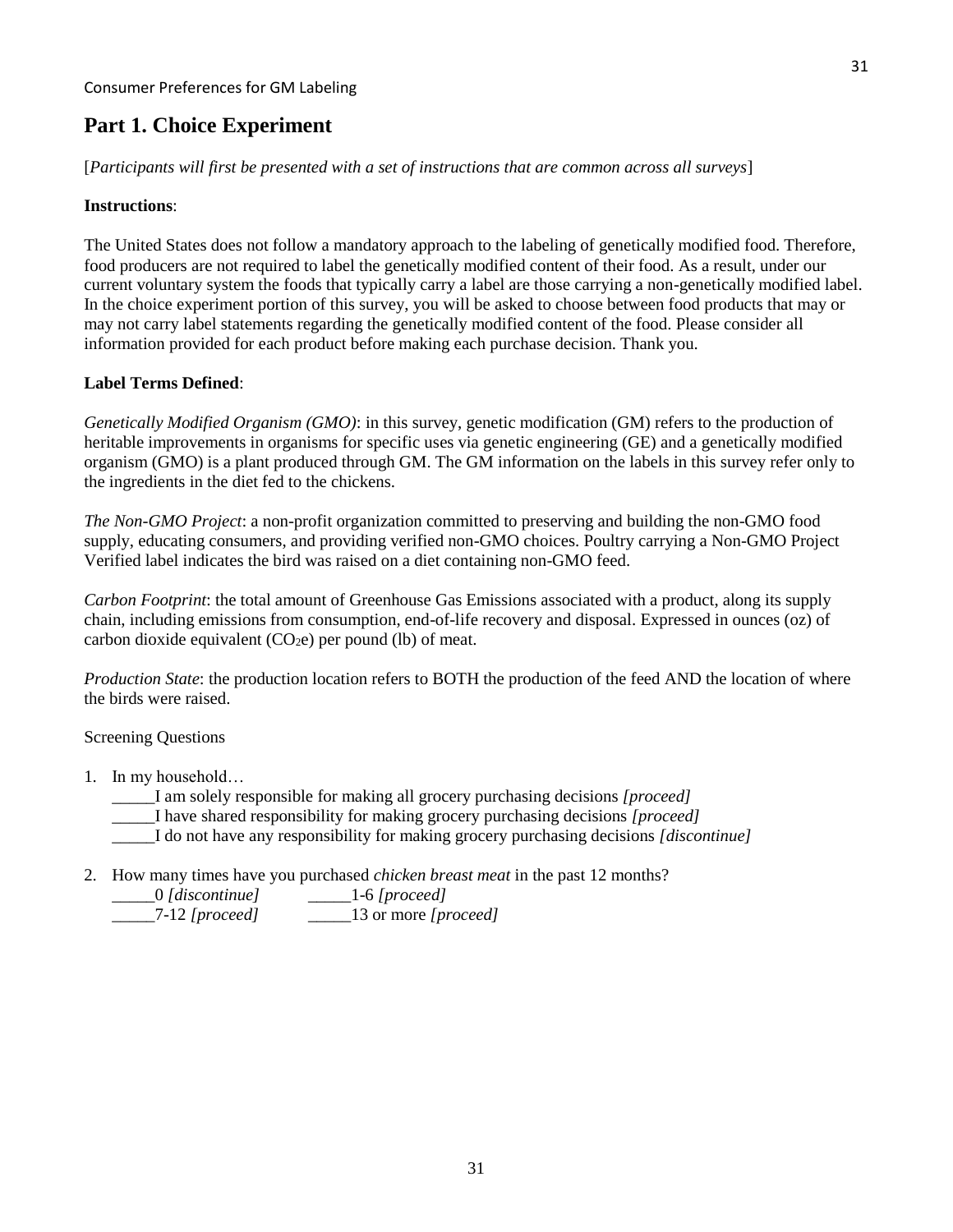# **Part 2. Survey**

# **1. Perceived Consequentiality**

1. To what extent do you believe that answers from this survey will be taken into consideration by decision makers such as producers, manufacturers, retailers, and/or policy makers?

Not taken into account  $(1)$   $(2)$   $(3)$   $(4)$   $(5)$  Definitely taken into account

2. To what extent do you believe that answers from this survey will be taken into consideration by decision makers who bring food products to market?

Not taken into account (1) (2) (3) (4) (5) Definitely taken into account

3. To what extent do you believe that answers from this survey will be taken into consideration by decision makers in a way that can change the price of food (thus impacting your budget)?

Not taken into account  $(1)$   $(2)$   $(3)$   $(4)$   $(5)$  Definitely taken into account

# **2. Risk Preferences**

4. How do you see yourself: are you generally a person who is willing to take risks or do you try to avoid taking risks? Please select a number on the scale, where the value 0 means: 'not at all willing to take risks' and the value 10 means: 'very willing to take risks'.

| Very willing to<br>Not at all willing<br>take risks<br>to take risks |  |  |  |  |  |  |  |  |  |  |    |  |
|----------------------------------------------------------------------|--|--|--|--|--|--|--|--|--|--|----|--|
|                                                                      |  |  |  |  |  |  |  |  |  |  | 10 |  |
|                                                                      |  |  |  |  |  |  |  |  |  |  |    |  |

5. People can behave differently while engaged in different activities. How would you rate your willingness to take risks while engaged in the following activities? Please select a number on the scale, where the value 0 means: 'not at all willing to take risks' and the value 10 means: 'very willing to take risks'.

|                                   | Not at all willing<br>to take risks |  |  |  |   |  |   |  | Very willing<br>to take risks |   |    |
|-----------------------------------|-------------------------------------|--|--|--|---|--|---|--|-------------------------------|---|----|
| How willing are you to take risks |                                     |  |  |  | 4 |  | 6 |  | 8                             | 9 | 10 |
| while driving?                    |                                     |  |  |  |   |  |   |  |                               |   |    |
| when making investments?          |                                     |  |  |  |   |  |   |  |                               |   |    |
| in recreation and sports?         |                                     |  |  |  |   |  |   |  |                               |   |    |
| concerning your career?           |                                     |  |  |  |   |  |   |  |                               |   |    |
| with your health?                 |                                     |  |  |  |   |  |   |  |                               |   |    |
| with the food you eat?            |                                     |  |  |  |   |  |   |  |                               |   |    |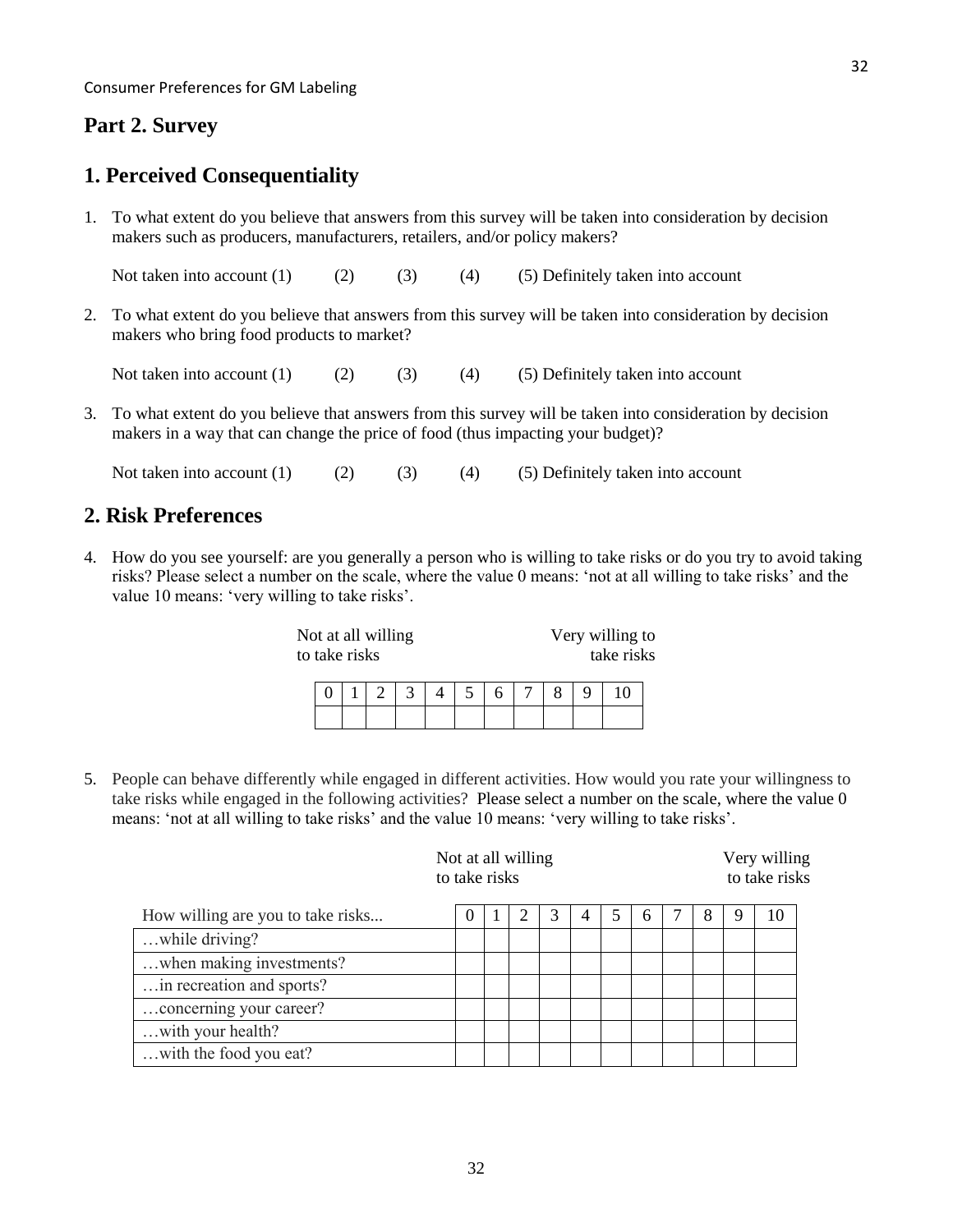# **3. Preferences for GM Labeling Programs**

The United States uses a voluntary approach to the labeling of genetically modified food. Foods that are labeled under the current voluntary approach are products displaying a non-genetically modified statement and/or label certified by a third-party agent. Some argue that the United States Department of Agriculture should play a more active role in the voluntary approach by setting national standards for the certification of genetically modified (non-bioengineered) food.

6. Do you agree or disagree that the current voluntary approach with third-party certification should be left as is and NOT be changed?

\_\_\_\_\_\_Strongly Disagree (1) \_\_\_\_\_\_Disagree (2) \_\_\_\_\_Neither Agree nor Disagree (3)  $\angle$  Agree (4) \_\_\_\_\_Strongly Agree (5)

7. Do you agree or disagree that the USDA should become more involved in the voluntary approach by developing a national certification program?

Strongly Disagree (1) \_\_\_\_\_\_Disagree (2) \_\_\_\_\_Neither Agree nor Disagree (3)  $\qquad \qquad$  Agree (4) **\_\_\_\_\_\_Strongly Agree (5)** 

#### **Some citizens in the United States argue that the federal government should adopt a mandatory labeling approach that requires labels on any food containing genetically modified ingredients.**

8. Do you agree or disagree that the federal government should require mandatory labeling?

Strongly Disagree (1) Disagree (2) \_\_\_\_\_Neither Agree nor Disagree (3) Agree  $(4)$ 

Strongly Agree (5)

- 9. Do you agree or disagree that taxpayers should pay for the cost of a federal mandatory labeling program? Strongly Disagree (1)
	- Disagree (2)
	- \_\_\_\_\_Neither Agree nor Disagree (3)
	- Agree  $(4)$
	- Strongly Agree (5)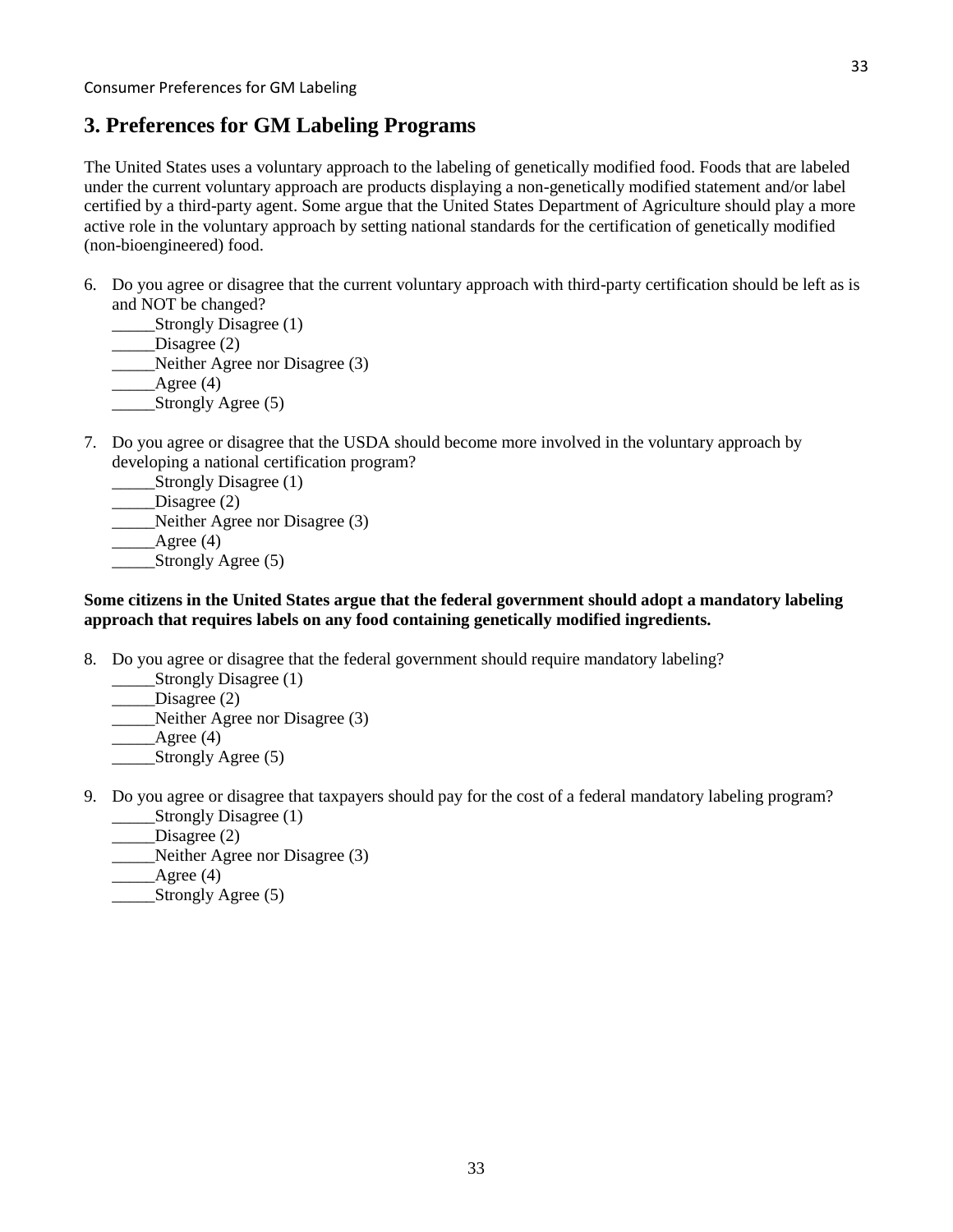#### Consumer Preferences for GM Labeling

10. How would you rate your trust in the different sources of label certification for food products?

|                                | Very<br>Untrustworthy<br>(1) | Untrustworthy<br>$\left( 2\right)$ | Neutral<br>(3) | Trustworthy<br>(4) | Very<br>Trustworthy<br>(5) |
|--------------------------------|------------------------------|------------------------------------|----------------|--------------------|----------------------------|
| Private Company                |                              |                                    |                |                    |                            |
| <b>Independent Third Party</b> |                              |                                    |                |                    |                            |
| (non-governmental)             |                              |                                    |                |                    |                            |
| Government – Local or State    |                              |                                    |                |                    |                            |
| Government – National          |                              |                                    |                |                    |                            |

### **4. Food Label Information**

- 11. Beyond looking at the brand name, how often do you read food labels?
	- $Never (1)$
	- Rarely (2)
	- Sometimes (3)
	- \_\_\_\_Frequently (4)
	- $\_\_\_\_\$ Always (5)
- 12. As far as you know, have you ever eaten any food containing genetically modified ingredients?
	- \_\_\_\_\_Yes  $\overline{N}$ o I am not sure
- 13. Do you agree or disagree that labelling the genetically modified ingredients in food should be required? \_\_\_\_\_Yes

 $\sqrt{N_0}$ 

- 14. If genetically modified ingredients were required to be labeled, where do you feel is the best place to display these ingredients on a food product label?
	- \_\_\_\_\_On the back of the package in the list of ingredients (1)
	- \_\_\_\_\_On the back of the package separate from the ingredients (2)
	- On the front of the package  $(3)$
	- \_\_\_\_\_On the front of package prominently displayed as a warning (4)
- 15. Different institutions publish research or report information on the advantages and disadvantages of genetically modified food. How trustworthy are each of the following sources?

|                          | Very             | Untrustworthy | Neutral | Trustworthy       | Very        |
|--------------------------|------------------|---------------|---------|-------------------|-------------|
|                          | Untrustworthy    | (2)           | (3)     | $\left( 4\right)$ | Trustworthy |
|                          | $\left(1\right)$ |               |         |                   | (5)         |
| Government               |                  |               |         |                   |             |
| Private Sector           |                  |               |         |                   |             |
| University               |                  |               |         |                   |             |
| Nonprofit Consumer       |                  |               |         |                   |             |
| <b>Advocacy Group</b>    |                  |               |         |                   |             |
| <b>Food Manufacturer</b> |                  |               |         |                   |             |
| Media                    |                  |               |         |                   |             |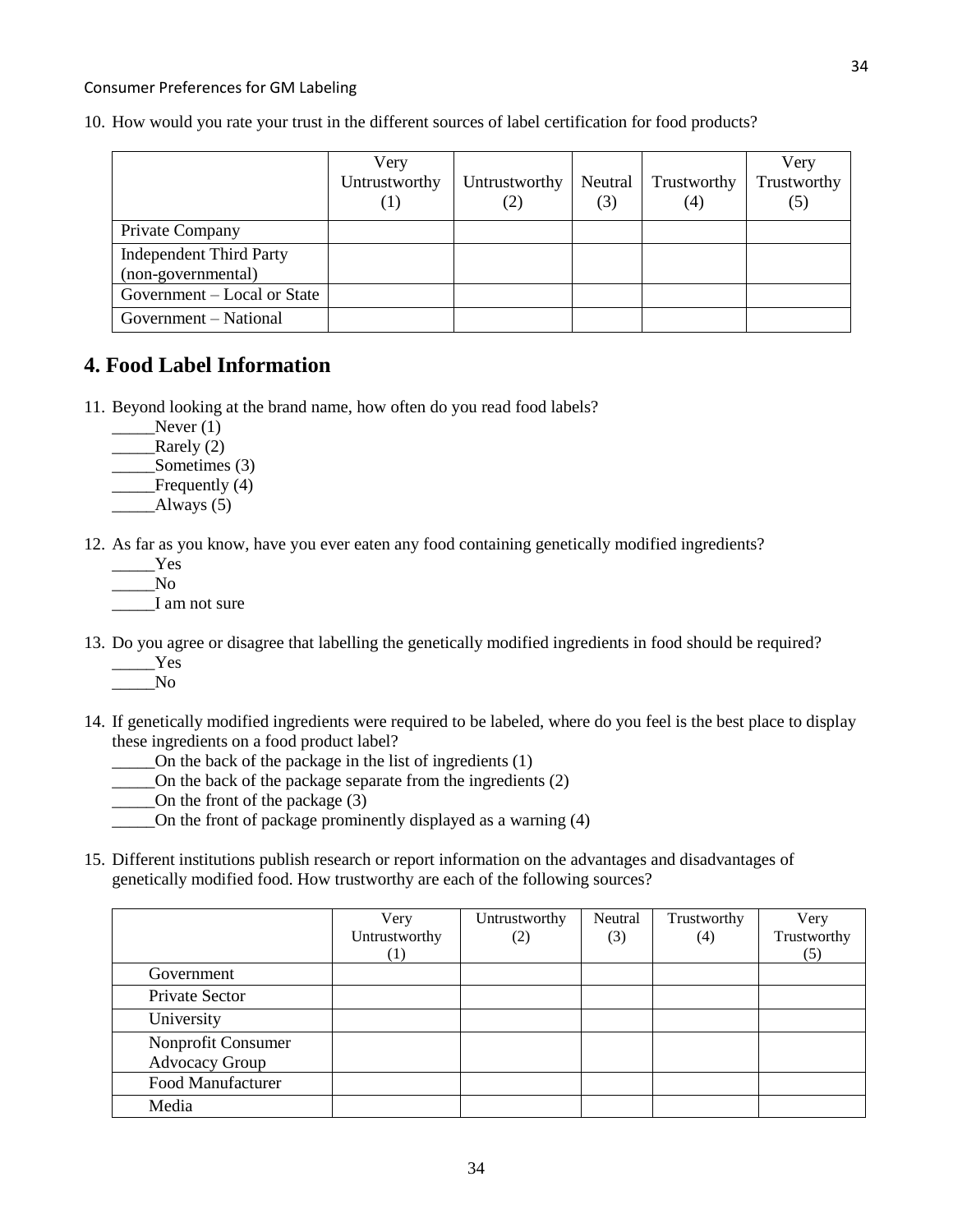### **5. Cultural and Political Views**

#### **People in our society often disagree about how far to let individuals go in making decisions for themselves. How strongly do you agree or disagree with the following two statements?**

16. Sometimes government needs to make laws that keep people from hurting themselves.

- Strongly Disagree (1) \_\_\_\_\_Disagree (2) \_\_\_\_\_Neither Agree nor Disagree (3)
- Agree  $(4)$ \_\_\_\_\_Strongly Agree (5)

17. The government should stop telling people how to live their lives.

Strongly Disagree (1) \_\_\_\_\_Disagree (2) \_\_\_\_\_Neither Agree nor Disagree (3) Agree  $(4)$ \_\_\_\_\_Strongly Agree (5)

#### **People in our society often disagree about issues of equality and discrimination. How strongly do you agree or disagree with the following two statements?**

18. We have gone too far in pushing equal rights in this country.

- \_\_\_\_\_\_Strongly Disagree (1) \_\_\_\_\_\_Disagree (2) \_\_\_\_\_Neither Agree nor Disagree (3)  $\angle$ Agree (4) \_\_\_\_\_Strongly Agree (5)
- 19. Our society would be better off if the distribution of wealth was more equal.
	- \_\_\_\_\_\_Strongly Disagree (1)
	- Disagree  $(2)$
	- Neither Agree nor Disagree (3)
	- $\qquad \qquad \text{Agree (4)}$
	- \_\_\_\_\_Strongly Agree (5)
- 20. How would you describe your political views on social issues?
	- \_\_\_\_\_Very liberal
	- \_\_\_\_\_Liberal
	- \_\_\_\_\_Moderate
	- \_\_\_\_\_Conservative
	- \_\_\_\_\_Very Conservative
	- none of these
- 21. How would you describe your political views on fiscal issues?
	- \_\_\_\_\_Very liberal
	- \_\_\_\_\_Liberal
	- \_\_\_\_\_Moderate
	- \_\_\_\_\_Conservative
	- \_\_\_\_\_Very Conservative
	- \_\_\_\_\_none of these